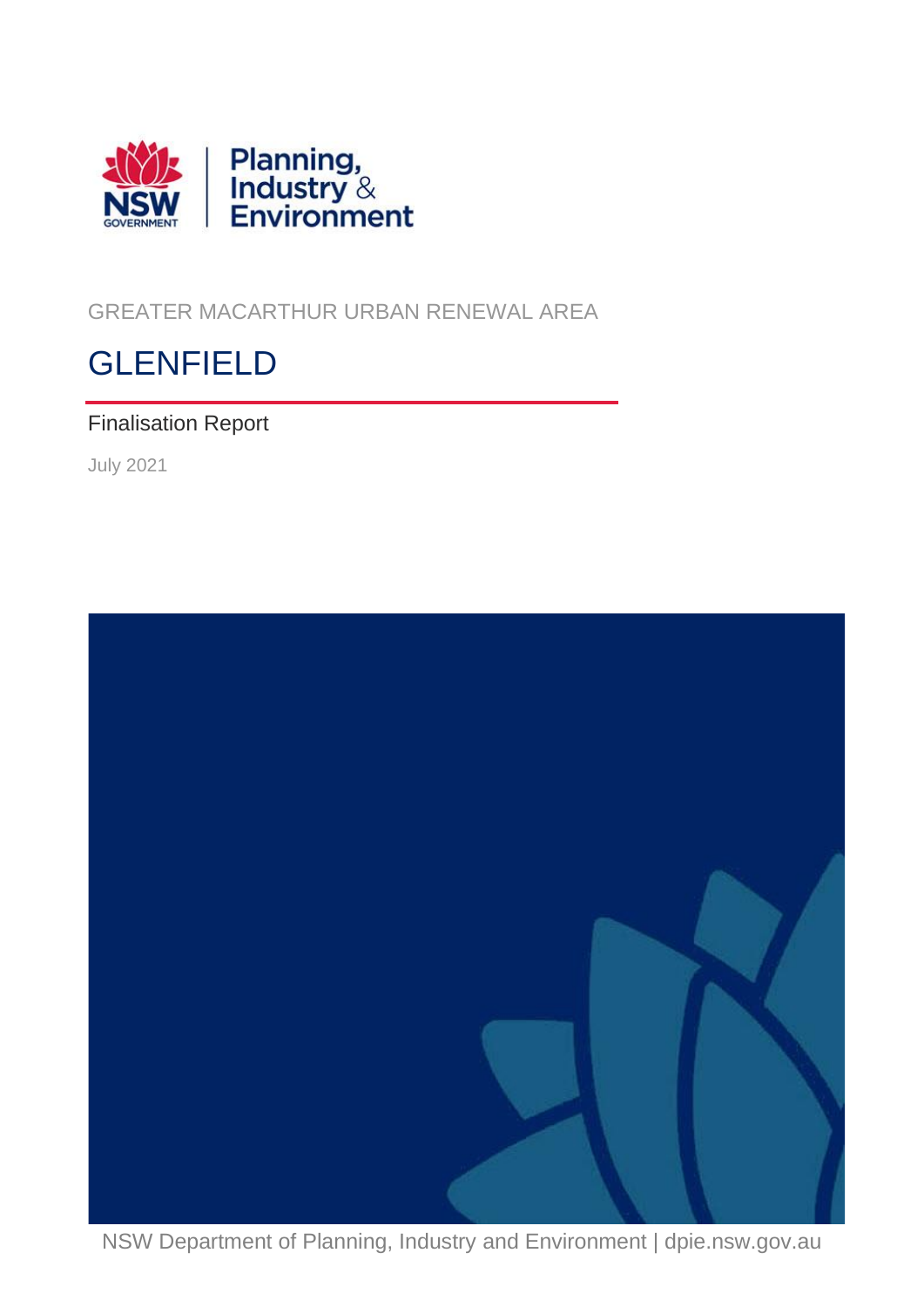Published by NSW Department of Planning, Industry and Environment

[dpie.nsw.gov.au](http://www.dpie.nsw.gov.au/)

Title: GLENFIELD

Subtitle: Finalisation Report

First published: July 2021

Disclaimer: The information contained in this publication is based on knowledge and understanding at the time of writing (July 2021) and may not be accurate, current or complete. The State of New South Wales (including the NSW Department of Planning, Industry and Environment), the author and the publisher take no responsibility, and will accept no liability, for the accuracy, currency, reliability or correctness of any information included in the document (including material provided by third parties). Readers should make their own inquiries and rely on their own advice when making decisions related to material contained in this publication.

<sup>©</sup> State of New South Wales through Department of Planning, Industry and Environment 2021. You may copy, distribute, display, download and otherwise freely deal with this publication for any purpose, provided that you attribute the Department of Planning, Industry and Environment as the owner. However, you must obtain permission if you wish to charge others for access to the publication (other than at cost); include the publication in advertising or a product for sale; modify the publication; or republish the publication on a website. You may freely link to the publication on a departmental website.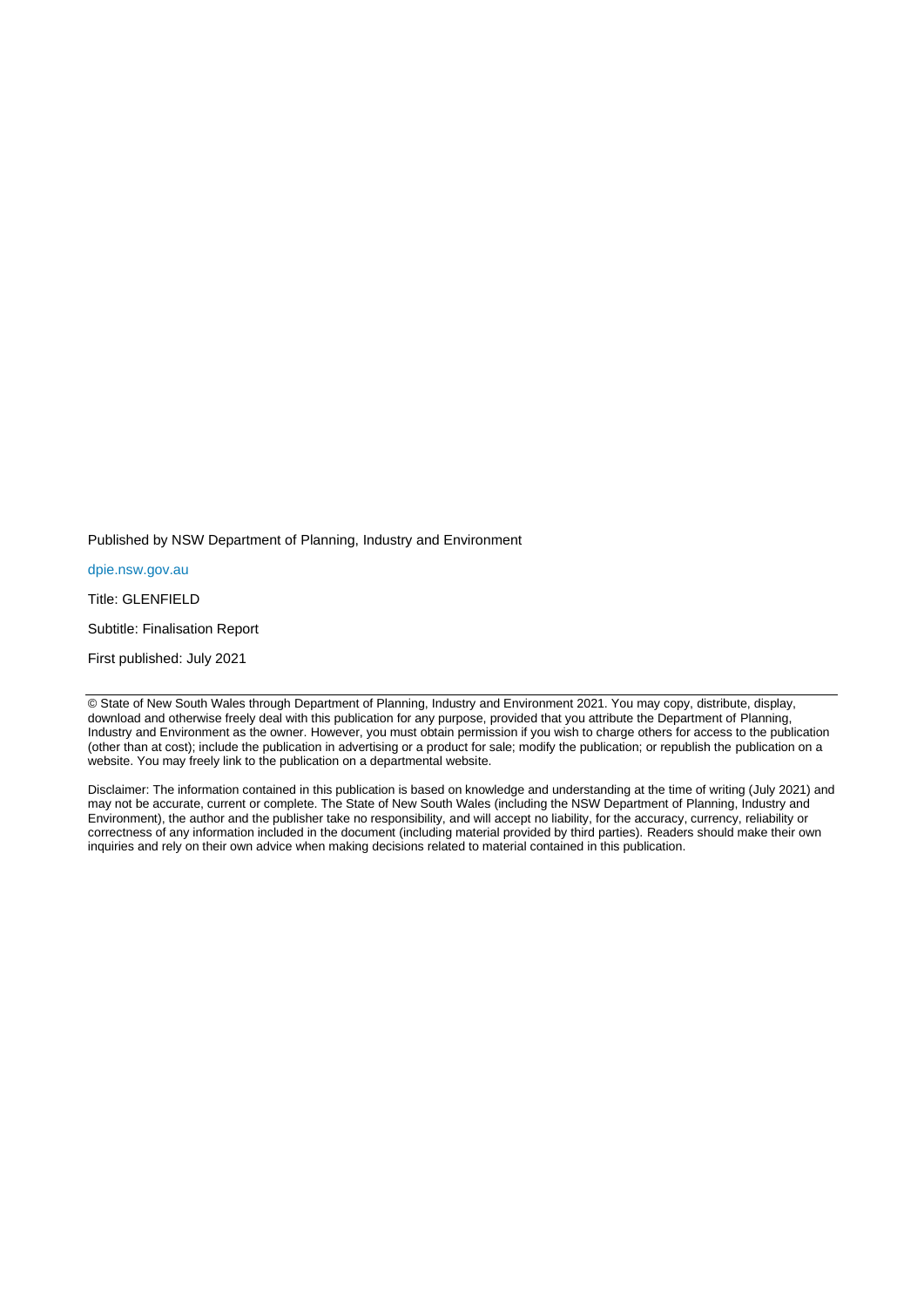# **Contents**

| 1. |              |                                |  |
|----|--------------|--------------------------------|--|
|    | 1.1.         |                                |  |
| 2. |              |                                |  |
|    | 2.1.         |                                |  |
|    | 2.2.         |                                |  |
|    | 2.3.         |                                |  |
|    | 2.4.<br>2.5. |                                |  |
|    | 2.6.         |                                |  |
|    | 2.7.         |                                |  |
| 3. |              |                                |  |
|    | 3.1.         |                                |  |
|    | 3.2.         |                                |  |
| 4. |              |                                |  |
|    | 4.1.         |                                |  |
|    | 4.1.1.       |                                |  |
|    | 4.1.2.       |                                |  |
|    | 4.2.         |                                |  |
|    | 4.2.1.       |                                |  |
|    | 4.2.2.       |                                |  |
|    | 4.2.3.       |                                |  |
|    | 4.3.         |                                |  |
|    | 4.3.1.       |                                |  |
|    | 4.3.2        | Infrastructure delivery.<br>12 |  |
|    | 4.4.         |                                |  |
|    | 4.4.1.       |                                |  |
|    | 4.4.2.       |                                |  |
|    | 4.5.         |                                |  |
|    | 4.5.1.       |                                |  |
|    | 4.5.2.       |                                |  |
|    | 4.5.3.       |                                |  |
|    | 4.6.         |                                |  |
|    | 4.7.         |                                |  |
|    | 4.7.1.       |                                |  |
|    | 4.7.2.       |                                |  |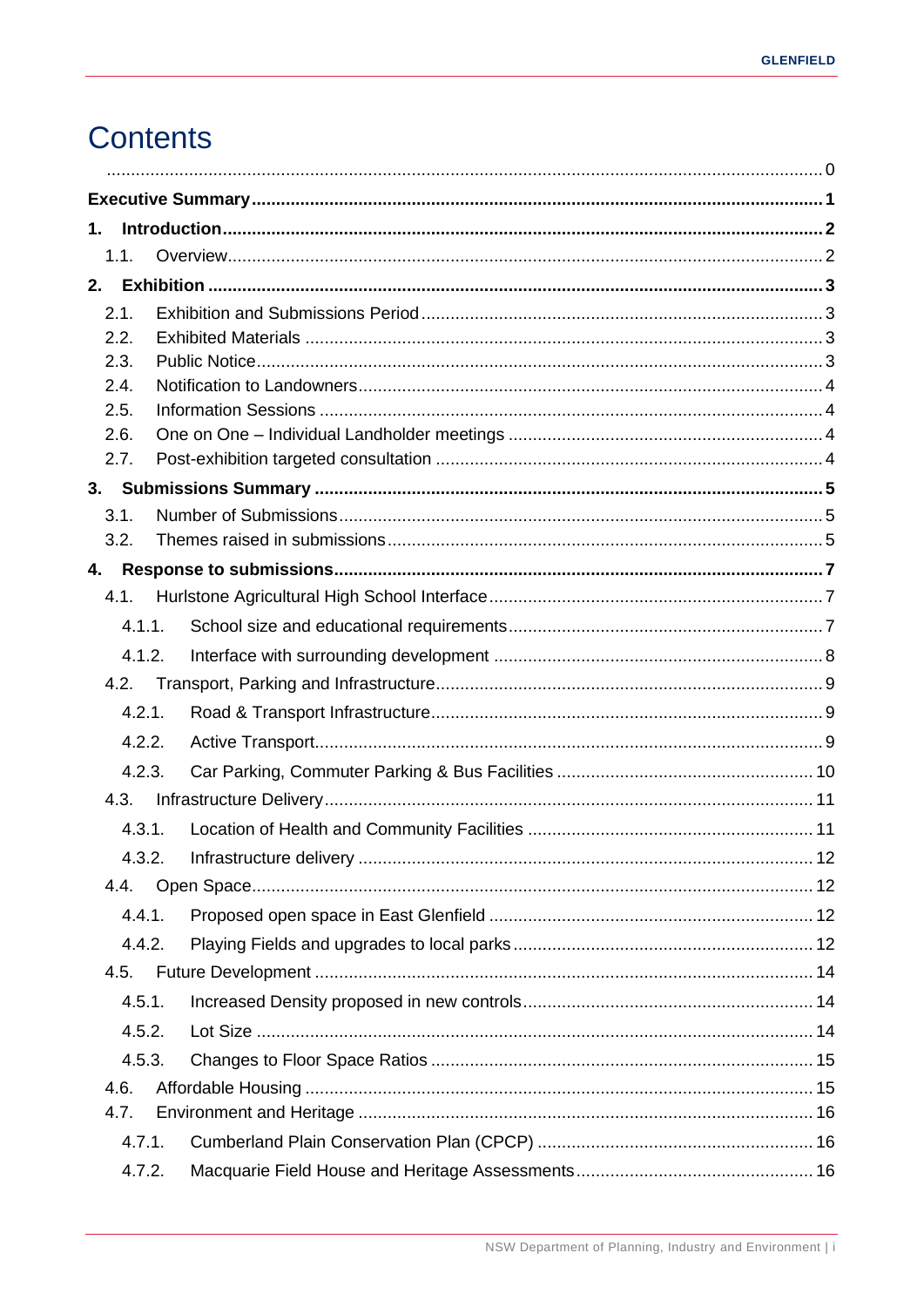| 5. |                                                                                            |  |
|----|--------------------------------------------------------------------------------------------|--|
|    |                                                                                            |  |
| 6. |                                                                                            |  |
|    |                                                                                            |  |
|    | 6.2. Future Transport Strategy 2056 and Greater Sydney Services and Infrastructure Plan 22 |  |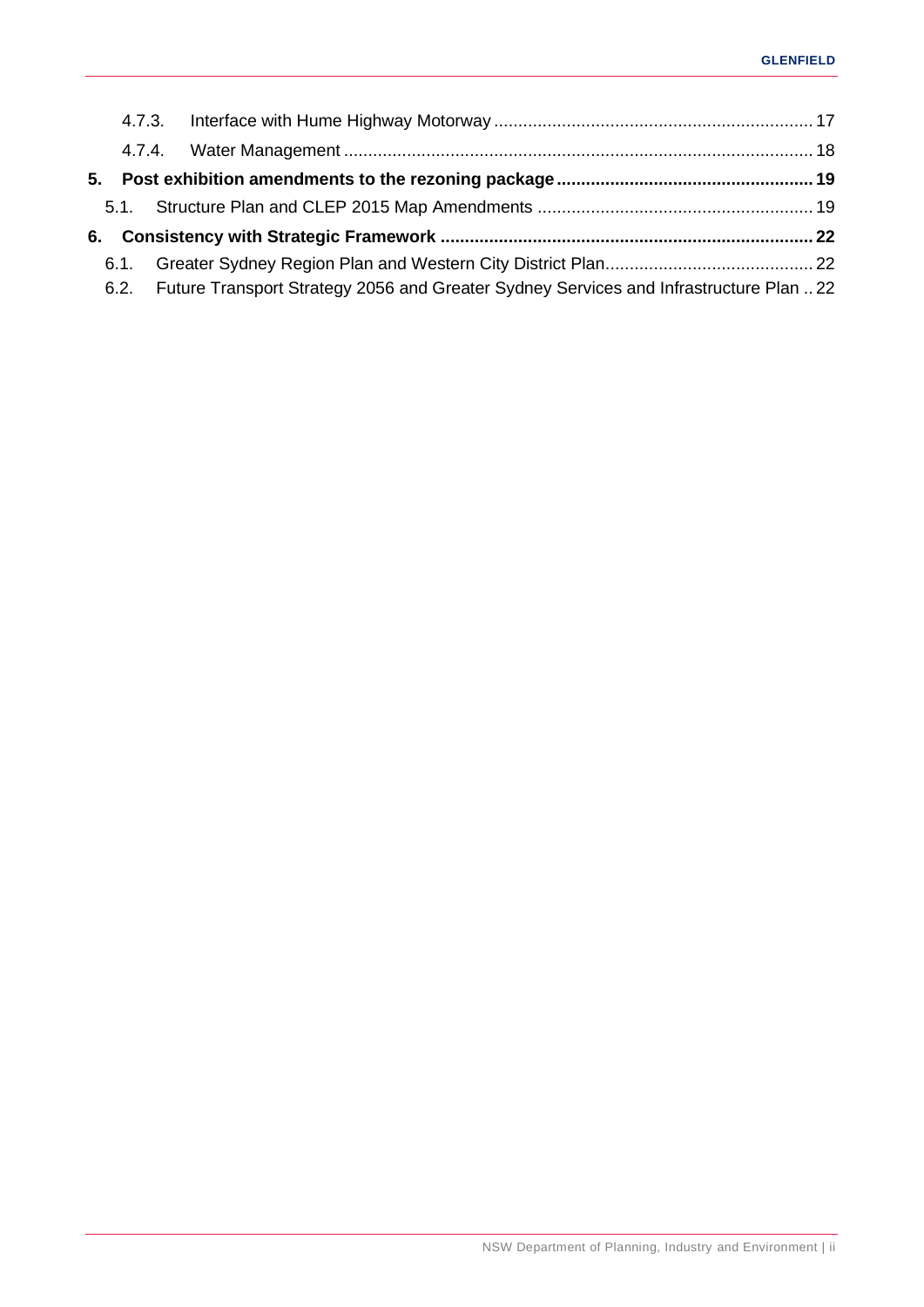# <span id="page-4-0"></span>Executive Summary

Glenfield will supply approximately 7,000 additional homes, 2,900 additional jobs, open space and recreational facilities, as well as an upgrade of the Hurlstone Agricultural High School.

The rezoning of the Glenfield precinct facilitates the NSW Government's vision for the Glenfield to Macarthur Corridor Strategy and the Western City District Plan, which recognises the opportunity to deliver a 30-minute city through Glenfield as an emerging destination and evolving centre. The precinct will provide for jobs closer to home and contribute to the NSW economy. People can reach Liverpool, Parramatta and future centres of Leppington and the aerotropolis within 30 minutes by public transport

The draft Glenfield Place Strategy was exhibited from 9 December 2020 – 12 February 2021, including a Draft Glenfield Structure Plan and Explanation of Intended Effect outlining proposed planning legislation amendments, and a series of technical specialist reports supporting the draft Glenfield Place Strategy.

We reached 89,000 Facebook users, nearly 4,500 visits to our webpage, over 10,000 visits to our social pinpoint page, over 950 letters were sent to landowners and 763 electronic notifications were distributed to other stakeholders. Following this extensive engagement, we received:

- 100 submissions:
- 46 comments via the Social Pinpoint Map;
- 33 one-to-one sessions were held; and
- 125 people attended the two joint Government online information sessions.

We've heard and responded to concerns about:

- the importance of managing traffic and ensuring adequate car parking;
- ensuring infrastructure is planned to support development;
- proposed heights of buildings;
- the importance of open space, including quality open space with good amenities; and
- improvements to cycle and pedestrian links.

This Finalisation Report along with supporting documents, outlines the consultation process, summarises the issued raised in submission and reports on how those issues have been addressed to finalise the precinct.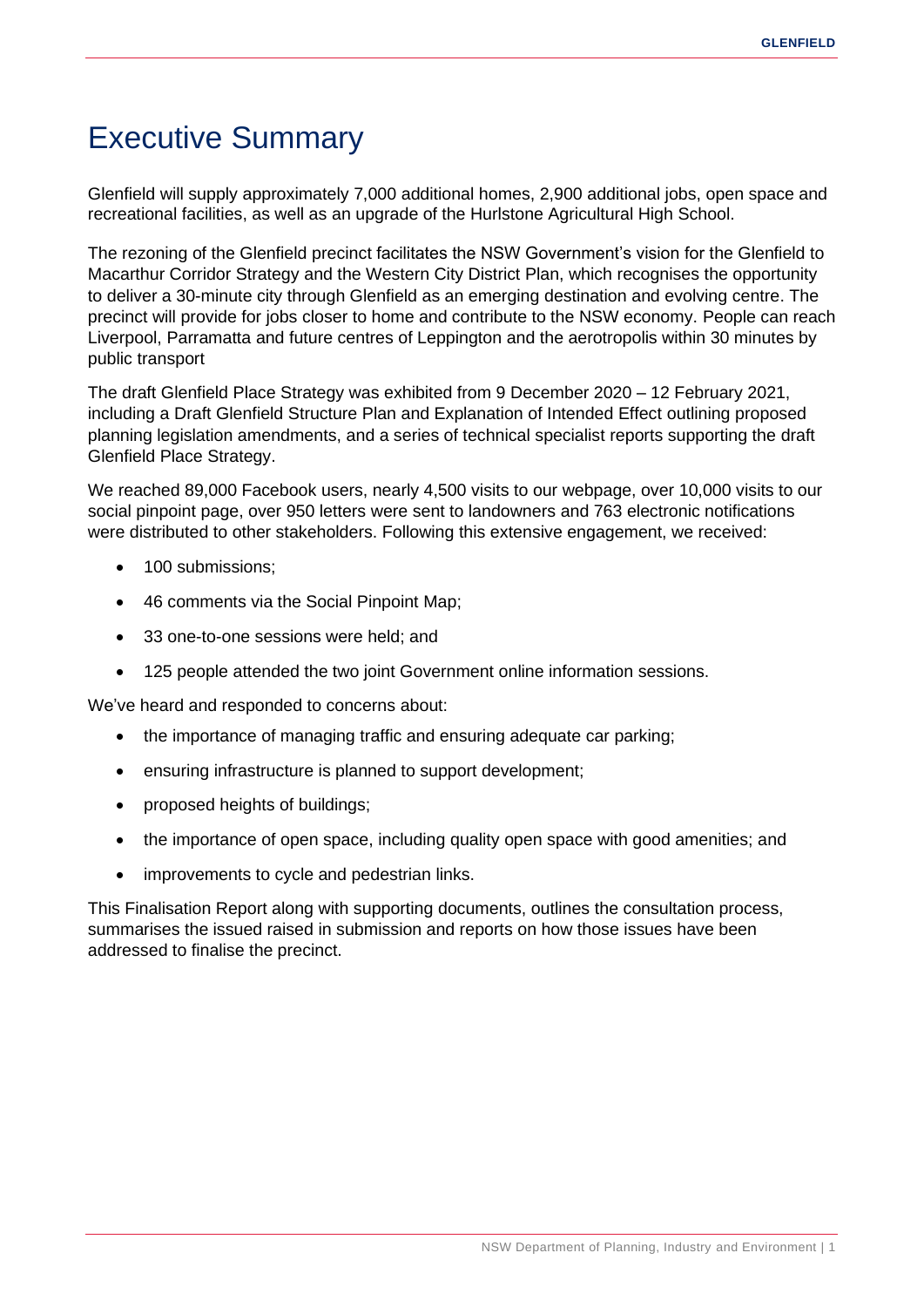# <span id="page-5-0"></span>1.Introduction

## <span id="page-5-1"></span>1.1. Overview

Glenfield precinct (the precinct) will be South West Sydney's premier regional sporting and education destination for the next generation. Its heritage will be protected and enhanced, with existing schools retained, investment into Hurlstone Agricultural High School (HAHS), and a potential future primary school.

It will be a connected, inclusive community, where people come together enjoying parks and playing fields, green cover and abundant open space. A variety of housing will meet the community's changing needs, whether people are downsizing or starting a family. People will live close to transport, connecting to places across Sydney, and better roads will make life easier for shoppers and commuters. Revitalised retail and commercial areas will make Glenfield a selfcontained new centre that will offer jobs closer to home.

Glenfield has consistently been identified as an ideal location for urban renewal because of its access to public transport, opportunities to provide new jobs, and the potential to deliver high quality new homes supported by infrastructure.

Glenfield was identified as a vibrant local centre in the Glenfield to Macarthur Strategy in 2015. A draft Precinct Plan was prepared for Glenfield in 2015 which proposed additional homes, increased density and heights around the station to encourage both renewal and potential for jobs through education, health care and commercial opportunities.

In 2018, the interim Greater Macarthur Plan 2040 further clarified Glenfield's role as a new centre providing a sporting and educational precinct with high, medium and low-rise residential development and the potential for 7,000 dwellings and local jobs close to the station. A range of building heights were also envisaged with higher rise buildings closest to the station.

In late 2019, the Department of Education announced a new model for state-wide agricultural education. This included HAHS staying in Glenfield. The vision for Glenfield is to respect HAHS's heritage and provide an opportunity to deliver new active open space while responding to the need for additional housing, jobs and services and a pathway to identify infrastructure needs in the area to 2040.

The rezoning of the precinct will:

- Permit a range of uses, including up to 7,000 new dwellings and 2,900 jobs to be delivered over the next 20 years through changes to land zoning and development controls such as height and floor space;
- Deliver at-least 30ha of additional accessible public open space;
- Incorporate planning controls to deliver up to 5% affordable housing in the precinct;
- Create a unique educational hub for Western Sydney through the retention of HAHS, retention of Glenfield Public School, Glenfield Park School and Campbell House School, and land preserved for a potential future primary school;
- Identify and plan for delivery of infrastructure that is required to support development, including extension of Cambridge Avenue, and potential future health and education facilities;
- Protect and enhance the heritage significance of Macquarie Field House;
- Delivery of best practice design through a Design Excellence provision which will apply to future development applications; and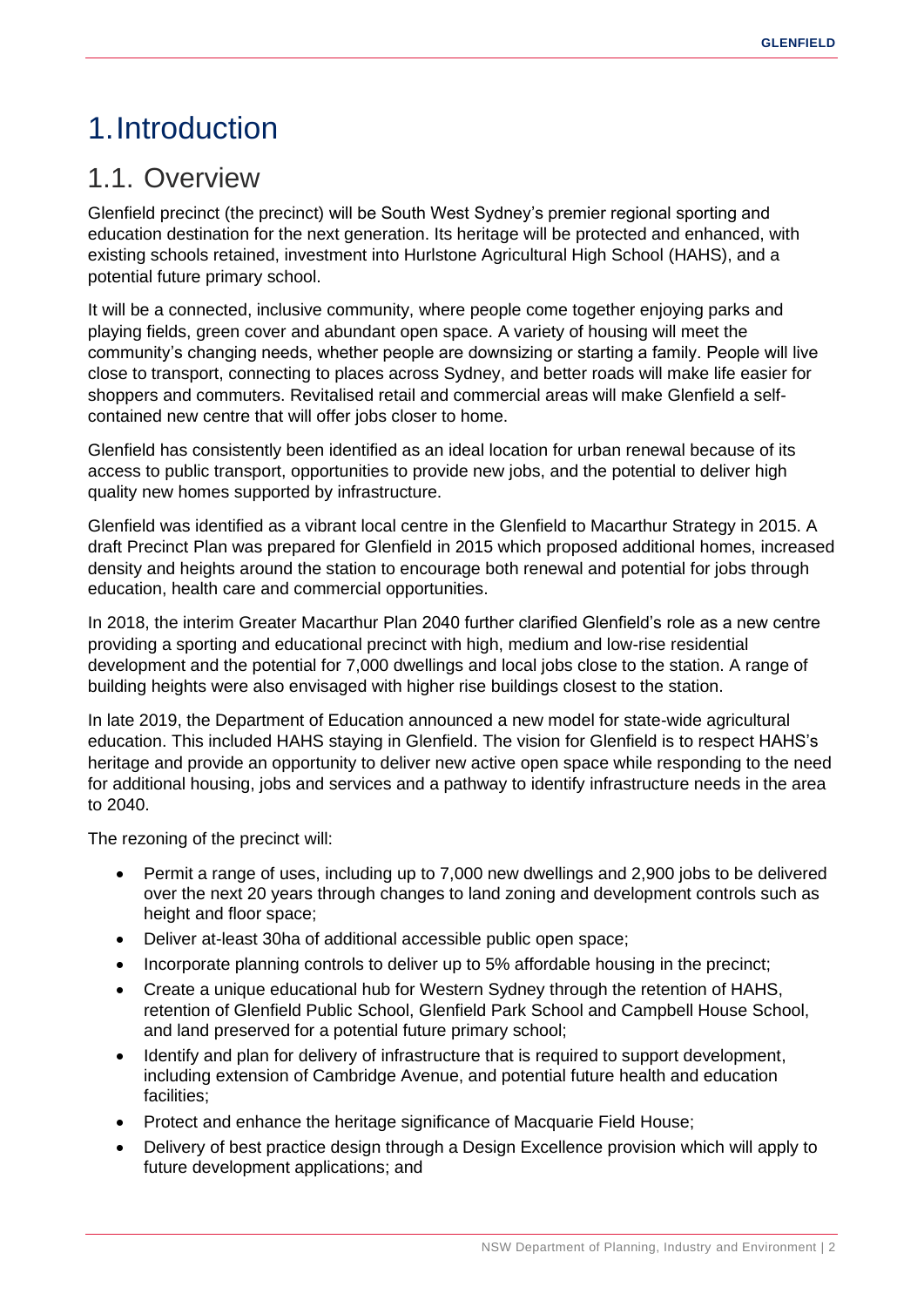• Assist in encouraging active and public transport through future cycle and walking connections, while providing opportunity for additional public transport infrastructure, and delivering a maximum car parking rate, a shift away from the usual minimum requirements.

Following the public exhibition, the Department of Planning, Infrastructure and Environment (the Department), in collaboration with Transport for New South Wales (TfNSW) and Campbelltown City Council (Council), undertook an extensive review of issues raised in submissions.

This report documents the consultation process, summarises the issues raised in submissions and reports on how those issues have been addressed to finalise the precinct plan.

# <span id="page-6-0"></span>2.Exhibition

# <span id="page-6-1"></span>2.1. Exhibition and Submissions Period

The draft rezoning package was exhibited from 9 December 2020 to 12 February 2021. All submissions received by the Department have been considered in the summary of submissions and detailed response in **Sections [3](#page-8-0)** and Error! Reference source not found. of this report.

# <span id="page-6-2"></span>2.2. Exhibited Materials

The following documentation was publicly exhibited as part of the Glenfield Place Strategy (place strategy):

- Discussion Paper, as an Explanation of Intended Effect (a 'plain English' version of the proposed amendments to planning controls and legislation);
- Draft Glenfield Precinct Structure Plan (draft structure plan) and place strategy which identifies the vision for the precinct;
- Draft re-zoning Maps identifying the changes required to planning controls to help realise the vision for the precinct; and
- The following technical studies:
	- o Aboriginal Cultural Heritage Assessment;
	- o Biodiversity Study;
	- o Social Infrastructure and Services Report;
	- o Heritage Impact Statement;
	- o Infrastructure and Utilities Report;
	- o Transport Management Plan; and
	- o Urban Design Report.

The package was available on the Department's website at [www.planning.nsw.gov.au/](http://www.planning.nsw.gov.au/)glenfield.

## <span id="page-6-3"></span>2.3. Public Notice

A media release announcing the start of exhibition was issued by the Minister for Planning and Public Spaces on 9 December 2020.

Notices were placed in the Liverpool Champion advising of the details of the public exhibition:

Additionally, the following public notifications were made:

• 763 Electronic Direct Mail (EDM) sent at start of exhibition to Glenfield webpage subscribers, plus reminder EDM sent halfway; and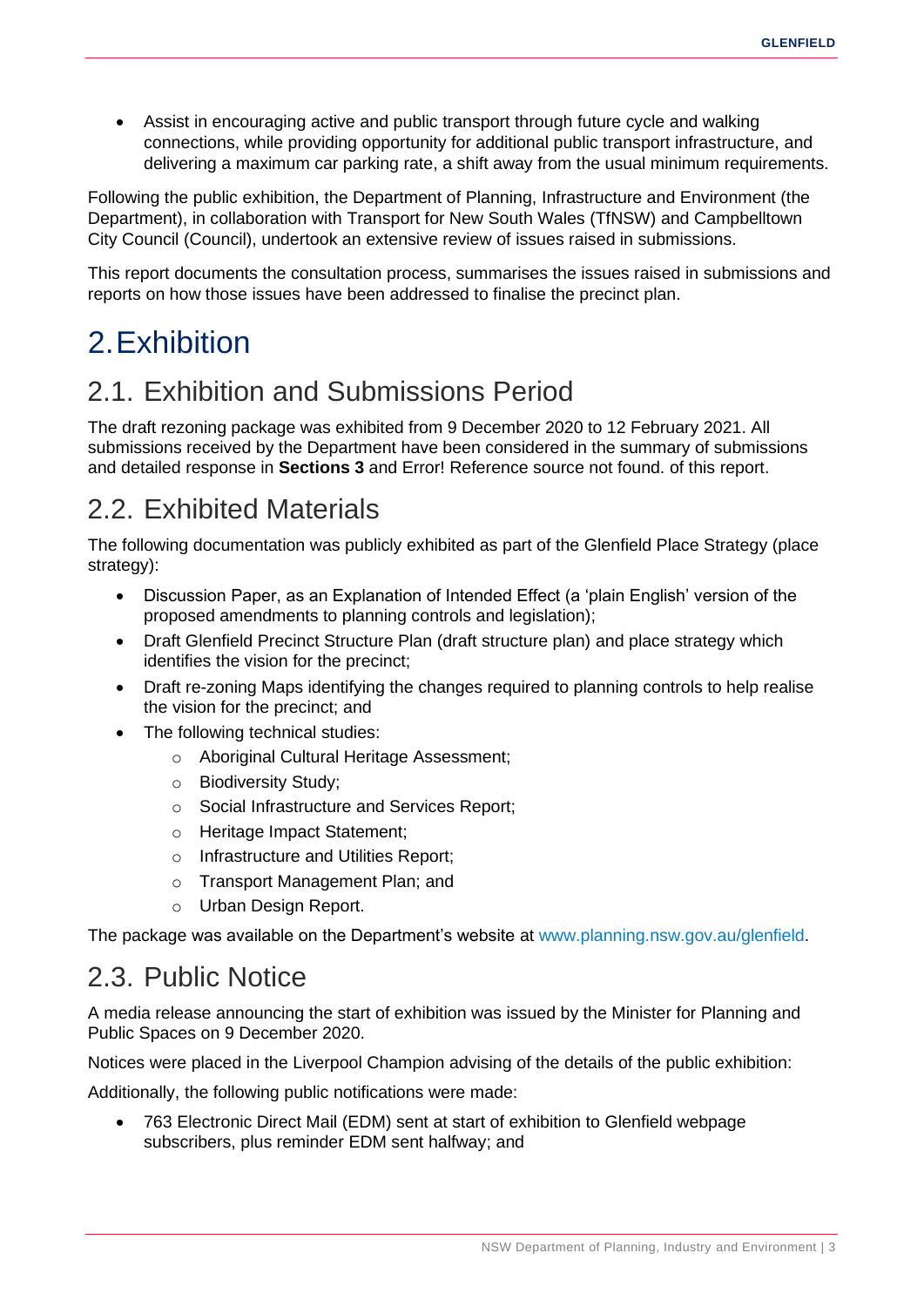• Social media advertising on Facebook and posts on Twitter and LinkedIn carried out by the Department's digital team.

# <span id="page-7-0"></span>2.4. Notification to Landowners

The Department notified 962 landowners in writing at the start of the exhibition period. The letter provided details of the exhibition period and information sessions, and invited submissions on the draft place strategy.

The Department also individually wrote to specific landowners in relation to the proposed potential open space in the precinct.

## <span id="page-7-1"></span>2.5. Information Sessions

The Department hosted two online information sessions regarding during the exhibition period. The following sessions were held:

- Community information session Tuesday  $15<sup>th</sup>$  December 2020 5:30-6:30pm; and
- Community information session Wednesday  $3<sup>rd</sup>$  February 2021 5:30-6:30pm.

The sessions were an opportunity for members of the public to gain further information on the project and provide comment on the exhibited materials. TfNSW and SINSW also presented at the sessions.

More than 125 landowners and community members participated in the information sessions.

A briefing to Campbelltown City Councillors was held on the 2<sup>nd</sup> February 2021, and other elected officials were also provided during the exhibition period, identifying key aspects of the draft planning package, including planning controls by Departmental representatives and a presentation on the future of HAHS by SINSW. TfNSW also provided a presentation on the future road and transport infrastructure related to Cambridge Avenue.

# <span id="page-7-2"></span>2.6. One on One – Individual Landholder meetings

In addition to the community wide information sessions, the Department also hosted online individual landholder meetings. A booking platform was available on the Department's website for individuals to nominate a time to meet with the project team. This one to one briefing provided landholders an opportunity to ask further questions on the draft plan, clarify site-specific planning controls, and understand avenues to make a submission. The Department held 33 one-on-one landholder meetings.

## <span id="page-7-3"></span>2.7. Post-exhibition targeted consultation

At the close of exhibition, the Department undertook further targeted engagement with a range of stakeholders to address and resolve key matters outlined in submissions, including:

- Density, built form, zoning, lot size and building height;
- Delivery of appropriate infrastructure to support the future precinct:
- Interface of development with HAHS;
- Transport and parking requirements for the future precinct;
- Approach to affordable housing;
- Open space needs; and
- Heritage and environment issues including flood, noise, odour and landscaping.

The results of this further engagement and are detailed in **Sections** Error! Reference source not found. and **[5](#page-22-0)** below.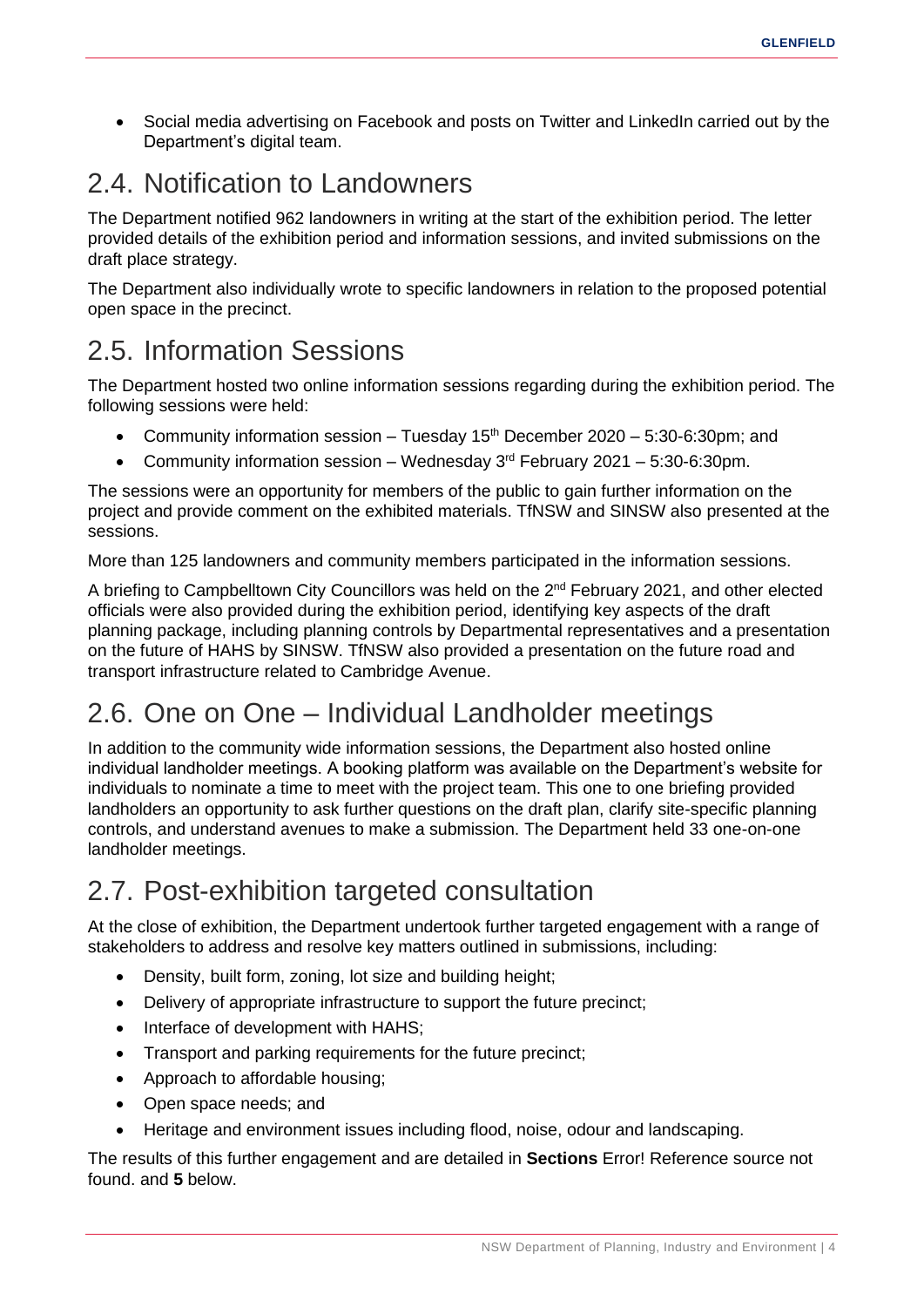# <span id="page-8-0"></span>3.Submissions Summary

# <span id="page-8-1"></span>3.1. Number of Submissions

The Department reached 89,000 users on Facebook, received 4,500 visitors to the Glenfield webpage, 10,000 visits to the social pinpoint page, sent 962 letters to landowners and 763 electronic direct mail to stakeholders.

A total of 100 submissions were received as a result of this extensive engagement. All submissions are available on the Department's website. A summary of submissions grouped into major stakeholder groups is provided at **[Table 1.](#page-8-3)**

#### <span id="page-8-3"></span>**Table 1 Summary of Submissions**

| <b>Submission author</b>                                         | <b>Number of submissions</b> |
|------------------------------------------------------------------|------------------------------|
| Community and Organisations                                      | 81                           |
| Landowners and Developers                                        | 12                           |
| Government agencies and utility providers<br>(including Council) | 4                            |
| <b>Elected Officials</b>                                         | 3                            |
| Total                                                            | 100                          |

## <span id="page-8-2"></span>3.2. Themes raised in submissions

All submissions received were reviewed by the Department. Where necessary the Department consulted Council and other State agencies including TfNSW, SINSW, and Department of Primary Industries, to respond to submissions.

**[Table 2](#page-8-4)** below outlines the key themes raised in submissions.

#### <span id="page-8-4"></span>**Table 2 Themes raised in Submissions**

| <b>Key theme</b> |                                                                         | What we heard                                                                                                                                                                                                                                                |  |  |
|------------------|-------------------------------------------------------------------------|--------------------------------------------------------------------------------------------------------------------------------------------------------------------------------------------------------------------------------------------------------------|--|--|
|                  | <b>Hurlstone</b><br><b>Agricultural High</b><br><b>School interface</b> | Clarity on how the building heights would not affect the privacy and amenity<br>٠<br>of HAHS.<br>Concerns about potential conflict of land with the agricultural land e.g.<br>odour, spray drift and how this is managed.                                    |  |  |
|                  | Car parking and<br>commuter<br>parking                                  | Existing car parking, particularly commuter parking, is critical and should be<br>٠<br>retained and increased.<br>Expansion of the commuter car park is seen as high priority.<br>٠<br>The need for additional parking to support proposed development.<br>٠ |  |  |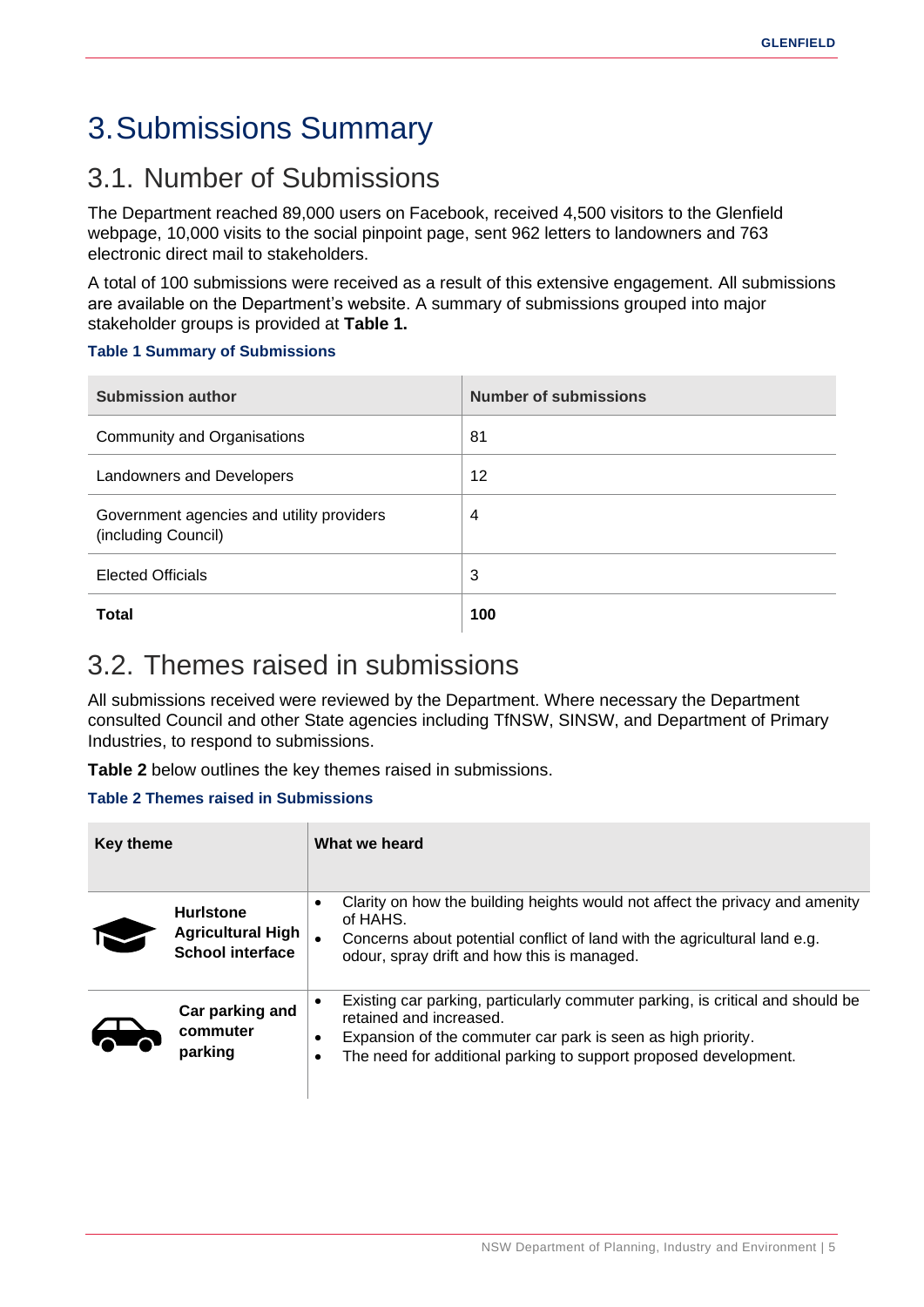| <b>Key theme</b>                | What we heard                                                                                                                                                                                                                                                                                                                                                                                                                                                                                                                                                                                                                                                             |
|---------------------------------|---------------------------------------------------------------------------------------------------------------------------------------------------------------------------------------------------------------------------------------------------------------------------------------------------------------------------------------------------------------------------------------------------------------------------------------------------------------------------------------------------------------------------------------------------------------------------------------------------------------------------------------------------------------------------|
| Infrastructure delivery         | The need for clarity about the infrastructure items committed for delivery<br>$\bullet$<br>and how it will be delivered.<br>Requests to improve road infrastructure and access points to reduce<br>congestion.<br>Concerns that infrastructure will need to be increased to support proposed<br>$\bullet$<br>growth and development.                                                                                                                                                                                                                                                                                                                                      |
| <b>Active transport</b>         | Requests to improve cycle and pedestrian links from the precinct, to the<br>$\bullet$<br>north at Panorama estate (Glenfield Road community) and to the M7<br>shared path.<br>Consideration of links to the railway station and how these can be well<br>٠<br>designed.<br>The need for amenity such as shade and planting when providing<br>٠<br>pedestrian links.                                                                                                                                                                                                                                                                                                       |
| <b>Road infrastructure</b>      | A focus on the need to resolve congestion and the consideration of needed<br>$\bullet$<br>road upgrades.<br>Consideration of additional access points for Glenfield how these will be<br>$\bullet$<br>designed.<br>Clarity on how parking will be provided to cater for the proposed<br>$\bullet$<br>development.<br>Concern that Cambridge Avenue extension will affect neighbourhood<br>$\bullet$<br>amenity e.g. noise, trucks and congestion.                                                                                                                                                                                                                         |
| <b>Future development</b>       | Concerns that the land use zones and densities proposed would result in<br>$\bullet$<br>overdevelopment, particularly for east Glenfield.<br>Support for additional retail along Railway Parade.<br>$\bullet$<br>Concerns about overshadowing and other negative impacts from increased<br>$\bullet$<br>density and building heights.<br>Requests for further additional uplift of statutory controls on the eastern side<br>$\bullet$<br>of Glenfield Train Station (e.g. zoning, FSR and height) for their properties;<br>Concerns that the FSRs proposed in some locations did not appear to<br>$\bullet$<br>correlate with the exhibited proposed dwelling densities. |
| Open space                      | There is a need to upgrade existing open space with amenities such as<br>$\bullet$<br>shade, play equipment and sporting facilities.<br>Opposition by all affected landowners of the proposed potential acquisition<br>$\bullet$<br>of land at 108 & 110 Railway Parade and 12 - 16 Hosking Crescent.<br>Objection to the acquisition of the same land parcels for open space and<br>$\bullet$<br>suggestion of a 'land swap' to create a plaza near the station on the east.                                                                                                                                                                                             |
| <b>Affordable Housing</b>       | Guidance requested on how the affordable housing target will be<br>$\bullet$<br>implemented.<br>There was broad agency support for an immediate 5% affordable housing<br>٠<br>target for west Glenfield.<br>It was requested that an in-principle affordable housing target be agreed for<br>٠<br>east Glenfield with detailed provisions to be implemented once Council had<br>undertaken further studies in accordance with SEPP 70.                                                                                                                                                                                                                                    |
| <b>Environment and Heritage</b> | Requests that future development adjoining Macquarie Fields House be of<br>$\bullet$<br>an appropriate low-density built form, with significant landscaping to respect<br>the heritage curtilage and form of the heritage precinct.<br>Requests that further stormwater and flooding advice be provided to ensure<br>٠<br>future development is not unnecessarily impacted by flooding.<br>Requests for additional European heritage studies to be undertaken prior to<br>redevelopment of west Glenfield.                                                                                                                                                                |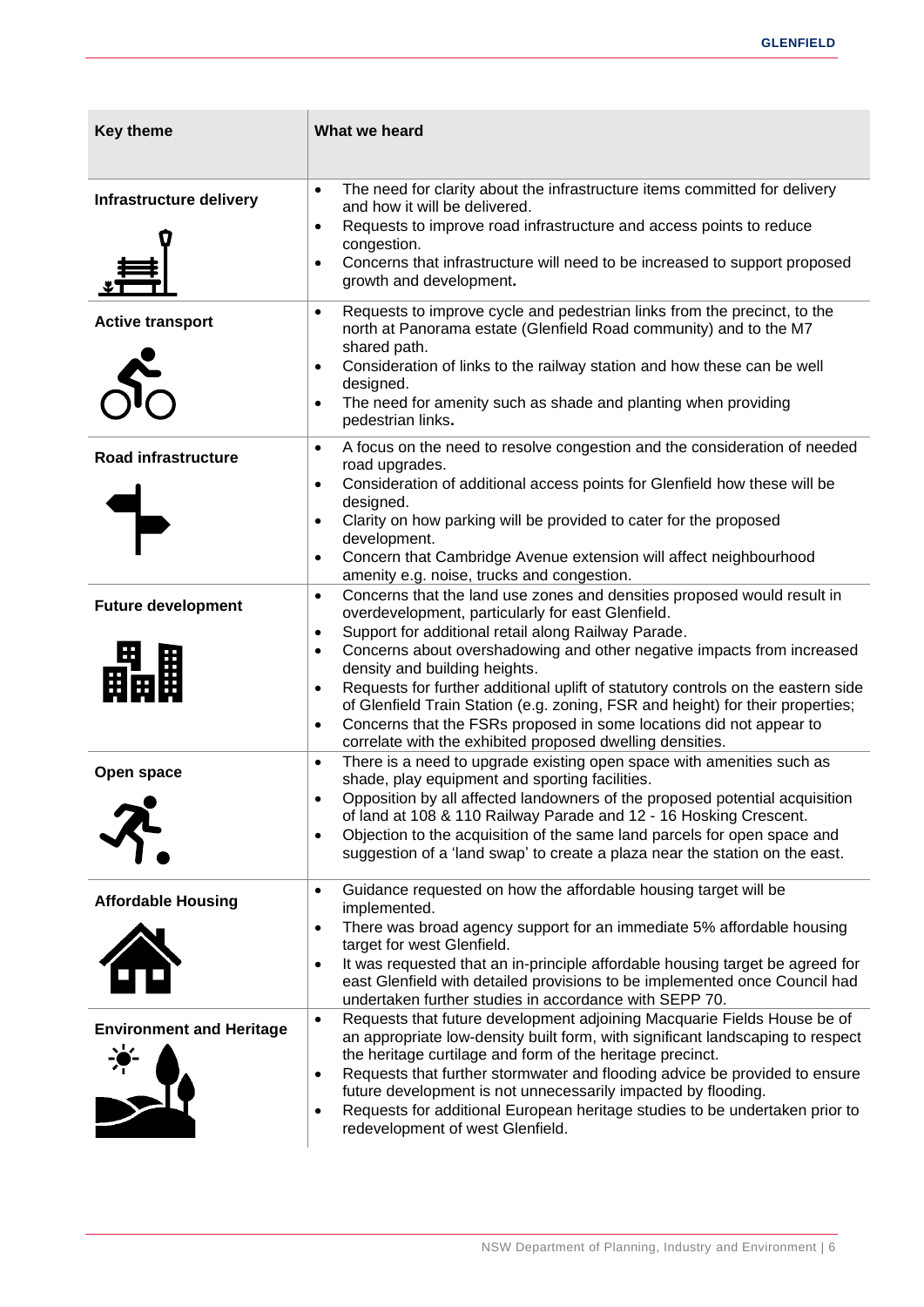# <span id="page-10-0"></span>4.Response to submissions

Following what we heard, the below outlines the proposed response to the range of items raised during exhibition. The response to items raised should be read in conjunction with the final structure plan at **Figure 1**.

Post exhibition changes have been made to the exhibited zoning maps, relevant CLEP 2015 provisions, draft structure plan and place strategy as a result of the Department's review of submissions. The changes made to the draft structure plan, place strategy and future CLEP 2015 provisions since exhibition are summarised in **Section [5](#page-22-0)** and discussed below.



**Figure 1:** Glenfield Structure Plan

# <span id="page-10-1"></span>4.1. Hurlstone Agricultural High School Interface

### <span id="page-10-2"></span>4.1.1. School size and educational requirements

Post-exhibition, the Department of Education, through SINSW, has determined that the appropriate land size for the HAHS, is approximately 77 ha, which is unchanged from the exhibited ILP. Land use decisions were made by prioritising teaching and learning outcomes for students and were influenced by industry experts, Department of Education staff and feedback from community consultation. Based on these considerations, the Department of Education has determined that approximately 77 ha of land will be retained for the HAHS campus (school, farm, dairy, sporting facilities and boarding facilities).

The farm hub has been designed with the future of the surrounding area in mind. By co-locating livestock housing and other farm facilities in a centralised hub, the Department of Education has sought to reduce the number of interfaces between the school farm and neighbouring properties and minimising potential impacts. The upgraded facilities include new livestock housing, equipment, machinery, in-ground irrigation systems and a new effluent management system.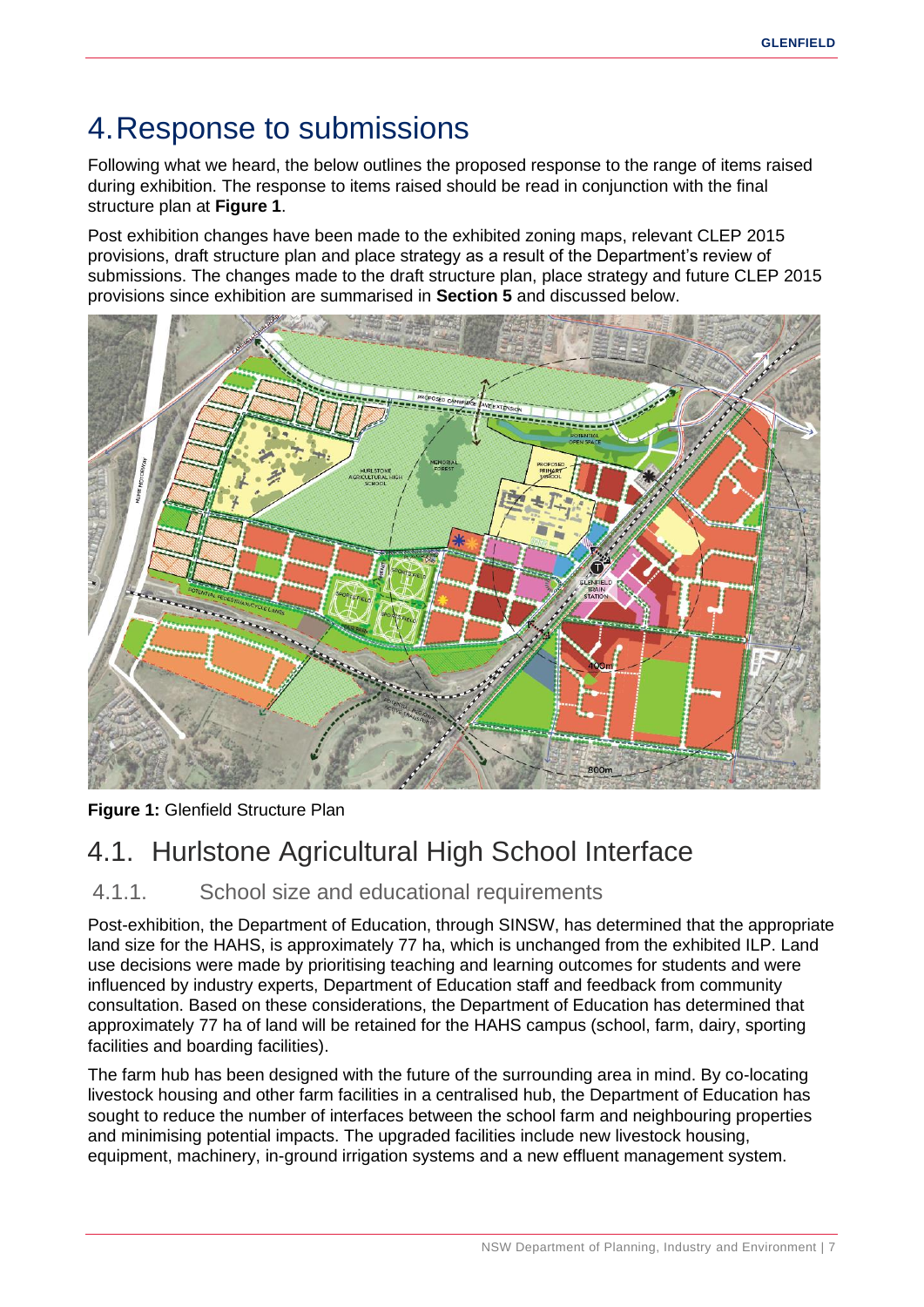These facility upgrades will modernise and improve current operations across the farm and help to manage potential land use conflicts arising from noise, dust, odour and spray drift.

### <span id="page-11-0"></span>4.1.2. Interface with surrounding development

Several submissions highlighted the importance of the interface of development with agricultural activities at HAHS. In response, SINSW commissioned additional environmental reports to assess the perceived land use conflicts between HAHS and development surrounding the farm. The reports are available on the Department's website. The recommendations from the environmental reports identify measures to mitigate and resolve the land use conflict, particularly regarding the farm operations.

The Department of Education has determined the size of land that will be retained for HAHS, approximately 77 ha. Land use decisions were made by prioritising teaching and learning outcomes for students and were influenced by industry experts, Department of Education staff and feedback from community consultation. Based on these considerations, the Department of Education has determined that approximately 77 ha of land will be retained for agricultural purposes at the HAHS (school, farm, dairy, sporting facilities and boarding facilities).

The farm hub has been designed with the future of the surrounding area in mind. By co-locating livestock housing and other farm facilities in a centralised hub, the Department of Education has sought to reduce the number of interfaces between the school farm and neighbouring properties and minimising potential impacts. The upgraded facilities include new livestock housing, equipment, machinery, in-ground irrigation systems and a new effluent management systems. These facility upgrades will modernise and improve current operations across the farm and help to manage potential land use conflicts arising from noise, dust, odour and spray drift.

The findings and recommendations from various assessments will be used to inform future operations and mitigation measures in detailed Development Control Plans and future State Significant Development (SSD) applications for HAHS.

Regarding the location of building heights adjacent to HAHS, the Department's exhibited planning controls identified a separation of future buildings from the HAHS, maximum building heights of 3 storeys to limit overshadowing and design recommendations in the Urban Design Report and place strategy to manage this interface. Particularly in the Station Precinct, the place strategy identified additional separation of the HAHS and development through the introduction of a bus-interchange or laydown area. Further detail on the interaction of development and the HAHS, including potential sight lines into the school will be addressed during the preparation of the Development Control Plan. The Department has included criteria that requires each development on the western side of the Station to demonstrate design excellence. This legislated design excellence criteria includes controls relating to achieving the appropriate interfaces between buildings and the public domain, having regard to special character of the school, any heritage issues, and the location of any tower with regarding to bulk and massing of the building.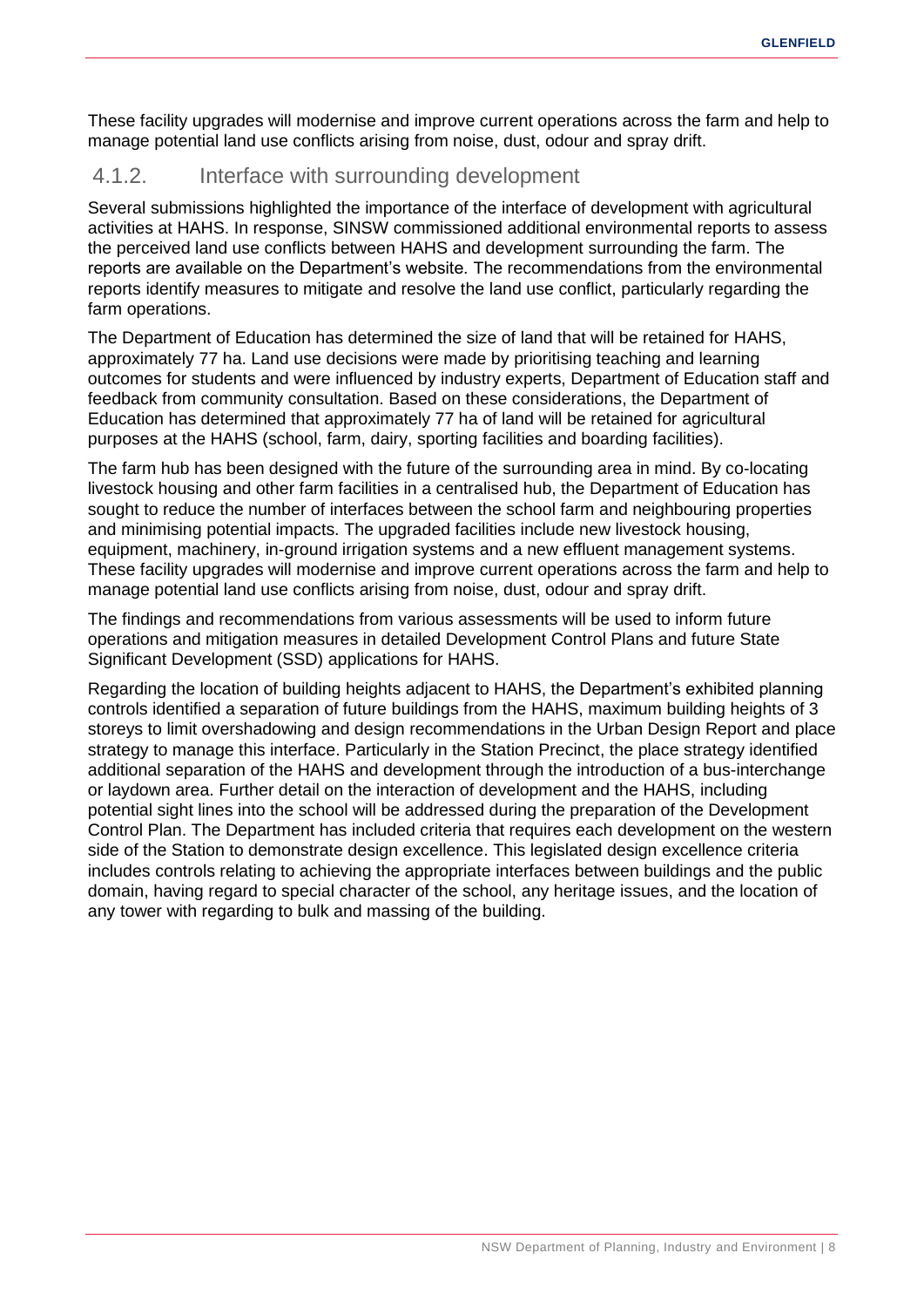# <span id="page-12-0"></span>4.2. Transport, Parking and Infrastructure



<span id="page-12-1"></span>4.2.1. Road & Transport Infrastructure

### **Cambridge Avenue & Detailed transport modelling**

The design of the future Cambridge Avenue extension is an important, longerterm project associated with the precinct and the surrounding road network. Upgrades to Cambridge Avenue are intended to help cater for background traffic,

traffic demand within, into and out of the precinct.

The future road corridor of approximately 2.5 ha is zoned SP2 infrastructure to ensure this land is retained for future road purposes The existing satisfactory arrangements clause will ensure future development provides funding or the ability to negotiate and work with government to deliver part or all this road corridor to help service demand from the Precinct.

The Department has been working closely with the TfNSW to plan for the transport and road infrastructure required to service the precinct. Following consideration of submissions on the recommended design for Cambridge Avenue upgrade TfNSW will assess the potential noise measures as part of the environmental investigation during the next phases of the Cambridge Avenue project. More information on the plans for Cambridge Avenue Upgrade can be found here: [https://roads-waterways.transport.nsw.gov.au/projects/cambridge-ave-glenfield](https://roads-waterways.transport.nsw.gov.au/projects/cambridge-ave-glenfield-upgrade/index.html)[upgrade/index.html.](https://roads-waterways.transport.nsw.gov.au/projects/cambridge-ave-glenfield-upgrade/index.html)

In response to feedback on whether the road network can cater for traffic demand from the place strategy, in consultation with TfNSW, the Department undertook further transport modelling and to align with more recent standards required by TfNSW. The work of this updated modelling identified an opportunity to increase options for exiting the west Glenfield. This modelling indicated that by providing an additional all-movements intersection in the western side of the Precinct, it will help reduce traffic movements in front of the proposed Town-Centre and potential conflicts with pedestrian and other school movements running adjacent to the Rail Line. In-response the Department has identified a new all-movements intersection on the western edge of the precinct.



### <span id="page-12-2"></span>4.2.2. Active Transport

A range of submissions outlined the need to further consider active transport, cycling and walking links in the precinct and particularly to the Glenfield Road community.

While the active transport opportunities identified in the place strategy and draft structure plan are indicative at this stage, these documents will become statutory 'matters for consideration' as future DCP controls are developed, along with subsequent DA consents. The existing Clause 6.3(3)(b) of the CLEP 2015 (Development Control Plan) requires that the future DCP provide for *"an overall transport movement hierarchy showing the major circulation routes and connections to achieve a simple and safe movement system for private vehicles, public transport, pedestrians and cyclists."*

In response to feedback, additional cycling and active transport links were identified on the final structure plan, including links to the Hume and along the Cambridge Avenue corridor. There was no ability to include additional pedestrian/cycling links from west Glenfield to the Glenfield Road community, given the potential for contamination, safety and operational risks to these users and to the school operation.

It is considered that these additions will ensure that the detailed future active transport design will enhance the liveability and amenity of the future precinct, in accordance with the final structure plan and place strategy principles.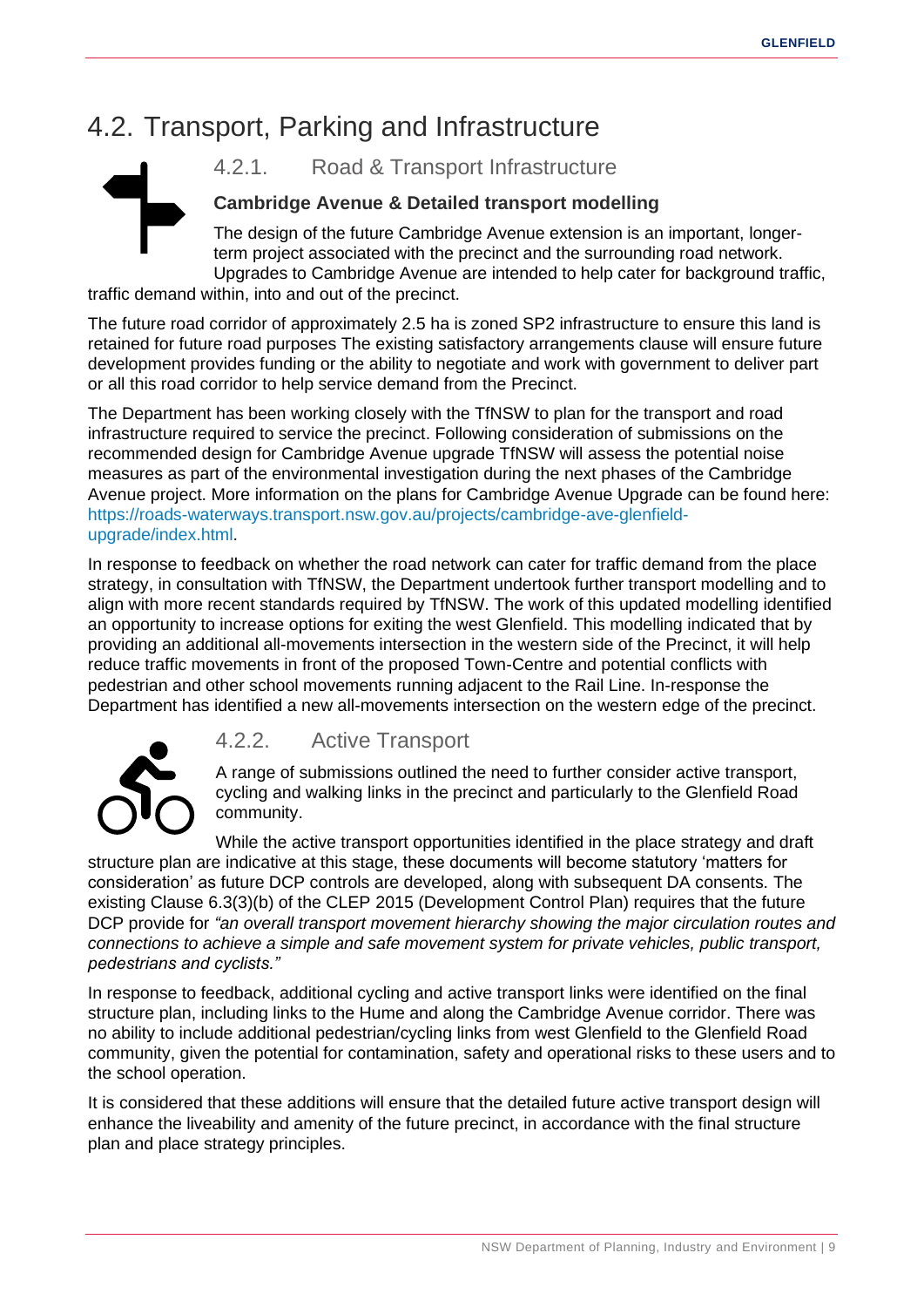

## <span id="page-13-0"></span>4.2.3. Car Parking, Commuter Parking & Bus Facilities

#### **Car parking rates**

Car parking rates were a key topic during exhibition, with varied opinions. Some submissions supported implementation of maximum car parking rates, while other submissions felt that minimum rates should be applied. Other submissions did not object to the principle of maximum parking rates, however considered that a higher maximum should be applied.

The Department undertook further consultation with both TfNSW and Council regarding the proposed car parking rates. Consistent with the principles of transit-oriented development and the Regional Plan "30-minute cities"; as well as the Future Transport Strategy 2056 intentions for reduced congestion, adaptable car parking and more environmentally sustainable travel, that maximums parking rates would be applied to the precinct. However, it was also acknowledged that to facilitate a transition to maximum car-parking rates in Campbelltown and allow for business to adapt to changing travel patterns in the LGA, the higher of the two exhibited rates would be used. **[Table 3](#page-13-1)** below outlines the maximum rates to be applied in the CLEP 2015.

#### <span id="page-13-1"></span>**Table 3 Final car parking maximum rates**

| <b>Land Use</b>            | <b>Maximum car parking spaces</b>                   |  |
|----------------------------|-----------------------------------------------------|--|
| Studio                     | 1                                                   |  |
| 1 Bedroom                  | 1                                                   |  |
| 2 Bedroom                  | 1                                                   |  |
| $3 +$ Bedroom              | 2                                                   |  |
| Visitor                    | 1 per $5$                                           |  |
| <b>Commercial Premises</b> | 1 per 25sqm of Gross Floor Area for retail premises |  |

#### **Retail**

| 0-10,000 sqm of Gross Floor Area      | 6.1 spaces per 100sqm of Gross Floor Area |  |
|---------------------------------------|-------------------------------------------|--|
| 10,001-20,000 sqm of Gross Floor Area | 5.6 spaces per 100sqm of Gross Floor Area |  |
| 20,001-30,000 sqm of Gross Floor Area | 4.3 spaces per 100sqm of Gross Floor Area |  |
| 30,001+ sqm of Gross Floor Area       | 4.1 spaces per 100sqm of Gross Floor Area |  |

#### **Commuter Parking & Bus-Interchange**

Several submissions highlighted the importance of appropriate commuter car parking for the area and providing land for additional bus-services for the area. The draft structure plan nominated an opportunity for more commuter parking and other transport services such as bus-services to be expanded at the existing commuter car-parking location, adjacent to HAHS. As the precinct and surrounding region develops, it is acknowledged additional commuter carparks will be required to service the community. To integrate more commuter parking into the precinct, further consultation with Council and TfNSW was undertaken. This consultation identified that to meet the predicted growth in the area, an additional future car park in proximity to the station, playing fields, and existing businesses was recommended to meet future anticipated demand.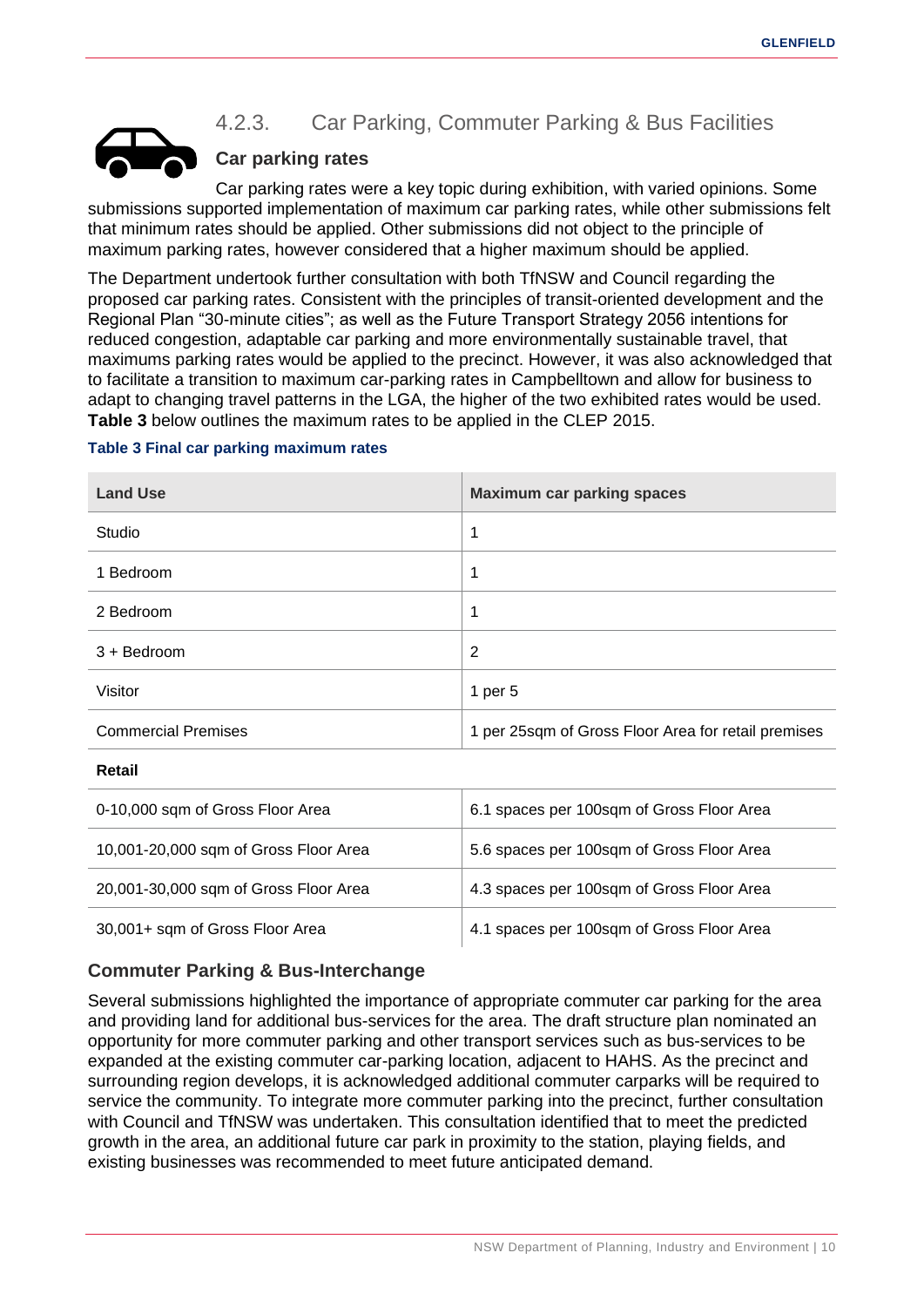In response, the Department has updated the draft structure plan to nominate the carpark adjacent to Seddon and Kennett Park as a potential location for future commuter parking. This carpark was not identified in the exhibited ILP, however, being an existing carpark will provide for adaptable parking uses over time, including weekend parking for local sporting events and commuter parking. Further investigations between Council and TfNSW will need to be undertaken to facilitate the delivery of this additional commuter parking and confirm commercial terms.

Additional land will be required over time to provide for bus set-down areas and bus-stops adjacent to Glenfield Train Station to service the precinct and commuter needs. The exhibited Transport Management and Accessibility Plan identifies a potential bus-set down area for commuter needs adjacent to the station. The width of the road corridor identified in the final structure plan can accommodate bus-stops and other services in this area. The existing commuter car park has the potential to adapt over time to provide additional areas large enough for buses to park and turnaround (layover). Additional options identified in the Urban Design Strategy identifies a bus-set down area adjacent to HAHS to cater for school drop off and other needs. The ultimate road width and land set-aside for bus-stops will be identified during the preparation of relevant Development Control Plans and secured during the Development Application stage.



## <span id="page-14-0"></span>4.3. Infrastructure Delivery

<span id="page-14-1"></span>4.3.1. Location of Health and Community Facilities

Several submissions requested confirmation of the intended locations of the Health and Community Facilities to be implemented as part of the final structure plan. This infrastructure was identified in the draft structure plan as part of the Town Centre to west Glenfield **[\(Figure 1\)](#page-14-2).**

While it is acknowledged that the location of these facilities in the structure plan are indicative, the ultimate location and delivery of these items will be subject to the delivery authority's responsibility, such as NSW Health and Council for the Community Facility in accordance with the allowable land uses under the zone. The final structure plan is a statutory 'matter for consideration' under the Regulations meaning it will require these facilities to be delivered, however the location of these facilities will be determined in the future. Ideally, the location identified will help invigorate the main street, improving pedestrian activity and business for future business in the area. Alternative locations include adjacent to the HAHS and the Station which provides an opportunity for direct activation of business and activity outside of the station.

<span id="page-14-2"></span>

**Figure 1. Identified Community and Health Facilities – draft Structure Plan (refer to asterisks')**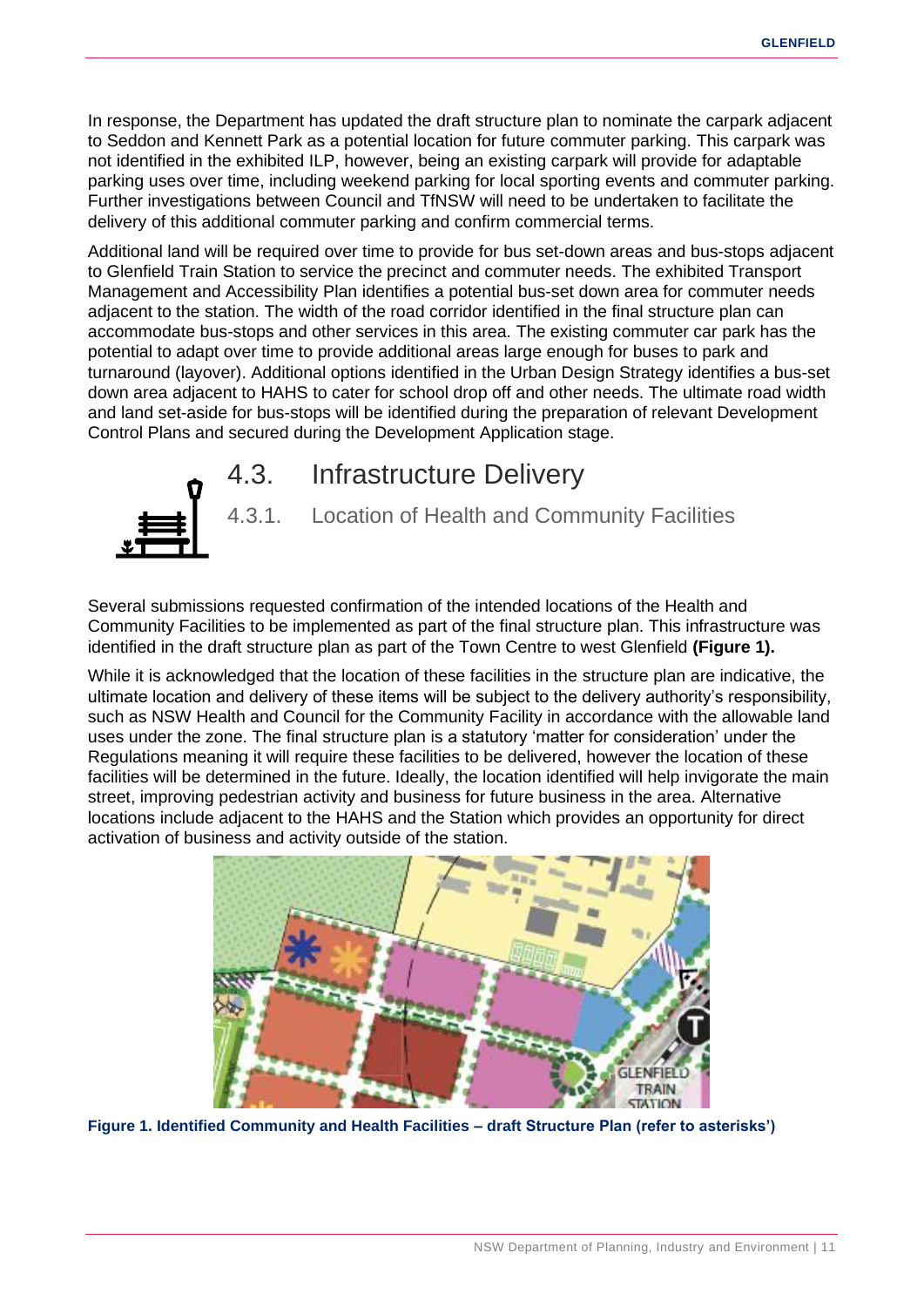## <span id="page-15-0"></span>4.3.2. Infrastructure delivery

Several submissions raised the importance of infrastructure delivery and requiring a Special Infrastructure Contributions plan to be in-place prior to the rezoning to facilitate the delivery of key state infrastructure including roads and regional active transport links.

In November 2020, the NSW Productivity Commissioner delivered a final report on the Review of the infrastructure contributions system in NSW. This report is publicly available at the NSW [Productivity Commissioner's website](https://www.productivity.nsw.gov.au/infrastructure-contributions-review) and forms the foundation of reform to create certainty about funding and delivery of infrastructure to support communities.

In March 2021, the government accepted all 29 recommendations in the final report and outlined a pathway to implement these recommendations by Mid-Late 2022. The pathway can be found [here.](https://www.planning.nsw.gov.au/-/media/Files/DPE/Other/Policy-and-legislation/roadmap-infrastructure-contributions-reform-2021-03.pdf?la=en)

Underpinning the contributions reform is the introduction of a broad-based charge across Greater Sydney to create a strong funding base for key State and regional infrastructure. One of the principles of the new system is that the contribution charge is not tied directly to the rezoning of land. This removes the need for a state infrastructure contributions plan to be established prior to rezoning of this precinct. To manage the transitional period and ensure funding is provided for infrastructure to service the precinct, no development can be approved unless there are satisfactory arrangements in place (as identified by clause 6.1 of the CLEP 2015) to facilitate the delivery of state and regional infrastructure required to support the precinct. The sequencing and delivery of infrastructure will be determined over time in negotiation by Council and state government agencies.

<span id="page-15-2"></span><span id="page-15-1"></span>

The draft structure plan and Explanation of Intended Effect (EIE) identified five parcels of land, (12- 16 Hosking Crescent and 108-110 Railway Parade) to the east of the Glenfield Train Station as potential local open-space and proposed to be acquired by Council.

Several submissions recommended upgrades to existing facilities in-addition to new playing fields proposed in west Glenfield as an alternative to additional open space. The Department undertook further investigations to determine whether alternative measures can be provided and remove the proposed potential open space. These investigations sought to ensure the Premier's Priority of increasing the proportion of homes in urban areas within 10 minutes' walk of quality green, open and public space by 10% by 2023, can be achieved.

The analysis found an acceptable alternative approach can be achieved for the precinct. By improving the quality of existing open-space and improving the communities' access to openspace, the Premier's Priority can be achieved without the need for additional local open space. This means that the proposed zoning as exhibited is no longer required and the zoning of adjacent lots, being B4, will be applied to these lots.

### <span id="page-15-3"></span>4.4.2. Playing Fields and upgrades to local parks

Several submissions requested further information to demonstrate how the playing fields identified in the draft structure plan and place strategy could be further refined and other submissions requested upgrades to existing local facilities.

The NSW Government, through its Precinct Support Scheme, committed \$2 million in funding for a recently opened new inclusive playground in Glenfield Park, in collaboration with Council and Variety – the Children's Charity NSW/ACT. The playground has been carefully designed and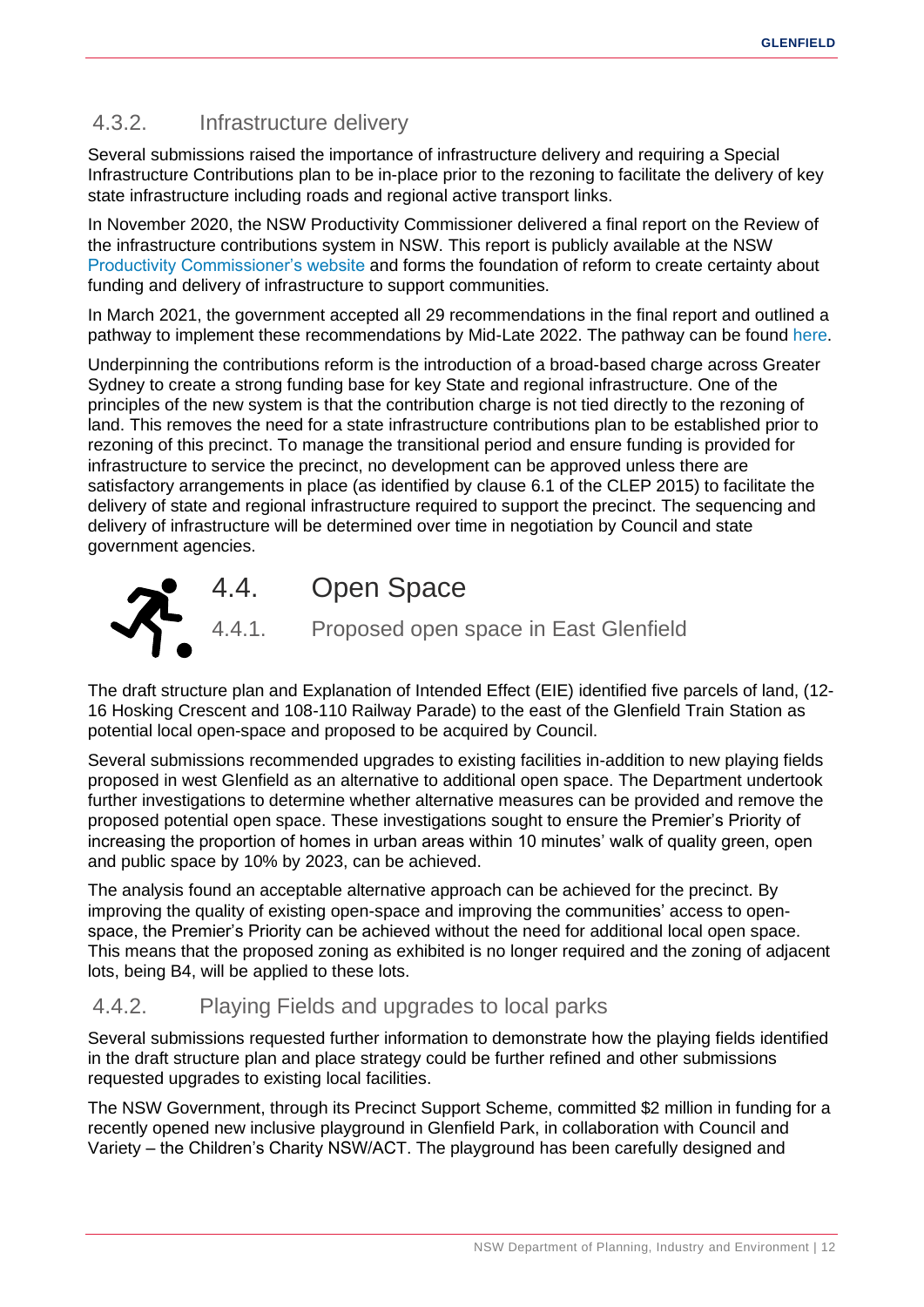constructed to provide interesting and challenging play areas for children of all ages, abilities and backgrounds.

In addition, the NSW Government has also funded upgrades at Seddon/Kennett Park for up to \$2.9million that include:

- A youth precinct that features a bike pump track;
- Provision of circuit walking tracks in Seddon and Kennett Parks and outdoor exercise equipment;
- Upgrades to the existing off-street car-park;
- Upgrade to existing tennis courts;
- A neighbourhood playspace upgrade to the existing playground in Seddon Park; and
- Provision of circuit walking tracks in Seddon and Kennett Parks and outdoor exercise equipment.

To ensure future playing fields are an appropriate size and are designed to cater for upgrades and services proposed for Kennett/Seddon and Glenfield Park, a review of the open-space size and layout was undertaken by landscape architects. The Department also requested an overall audit of all open space and playing fields (existing and proposed) to demonstrate that the final structure plan and place strategy can achieve the recommended targets in the exhibited Social Infrastructure and Open Space Services Report. [Figure 2](#page-16-0) provides the analysis of the existing and proposed open space around the Precinct.



<span id="page-16-0"></span>**Figure 2. Analysis of existing and proposed key-active recreation spaces in the precinct**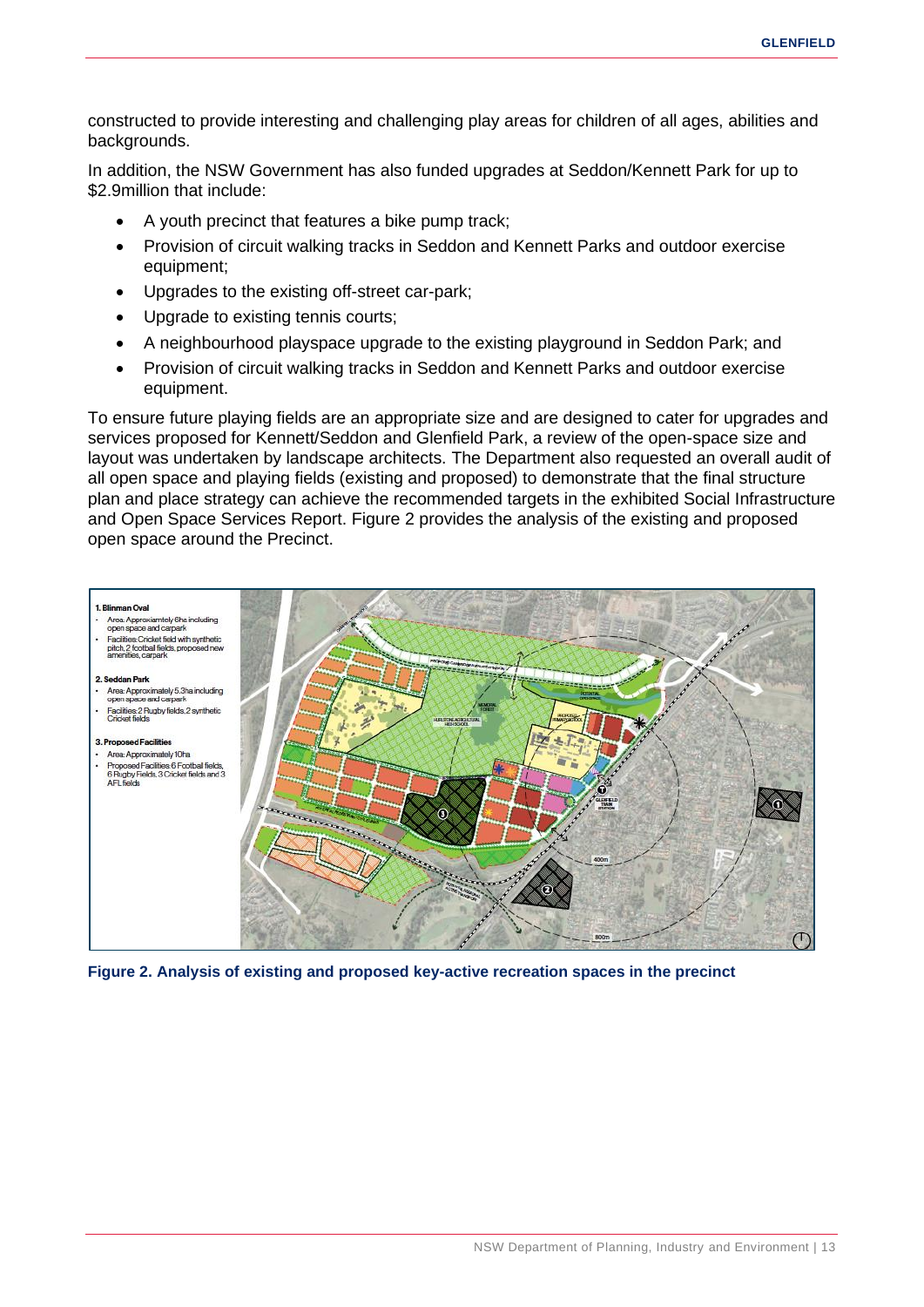# <span id="page-17-1"></span><span id="page-17-0"></span>4.5. Future Development 4.5.1.Increased Density proposed in new controls

Most submissions related to the proposed increase in density, particularly in the more established east Glenfield. Many submissions emphasised that the increased density needed to be accompanied by appropriate infrastructure including open space, traffic and transport and walking and connectivity improvements. In addition, several landowners also requested further increases in densities to their properties on the eastern side of the Train Station.

The Department reviewed the submissions to consider whether the exhibited densities and infrastructure aligned with the strategic priorities of the precinct. This analysis was undertaken both at a local scale, and then considered against the District and Regional Plans, which specifically identify the precinct as a strategic opportunity for future housing and employment growth.

The controls proposed, have been carefully chosen to also result in a dwelling density that matches the significant infrastructure to be provided as part of the Precinct including:

- 77 ha of land retained for HAHS' agricultural purposes;
- Up to six new playing fields, including 30 ha of additional accessible open space;
- A plan for green links connecting open spaces, parks and plazas for everyone to enjoy over the next 20 to 30 years;
- A new town centre with heights up to 12 storeys;
- Identification of sites for new health and community facilities within the town centre;
- An Urban Design approach that delivers appropriate interfaces to the schools including building setbacks, reduced heights (two to three storeys) and public access;
- Shared streets which prioritise pedestrian and active transport; and
- Improved cycleway connections and upgrades to regional active transport links

Higher densities will see more people closer to amenities, within walking distance to services, open-space and public transport.

Each of the above infrastructure and amenity elements are discussed in detail in **Section [4.3](#page-14-0)**. Similarly, the post-exhibition review also found that requested increases to densities on the eastern side of the Glenfield Train Station would not be appropriate at this time, given the need to identify further infrastructure or road capacity to cater for further densities.

Should landholders wish to amend planning controls in the future, the pathway is through a Planning Proposal in discussion with Council. Matters such as strategic alignment with the Structure Plan, and consideration of infrastructure capacity and impacts to neighbouring properties will be undertaken.

### <span id="page-17-2"></span>4.5.2. Lot Size

Several submissions raised concern that the minimum lot size of 180sqm to be applied to land zoned R3 in the precinct, was too small and would result in dwellings of an inappropriate bulk and scale with insufficient open space and landscaping.

To address this issue, lot sizes in this area were increased to 200sqm and a new Local Provision was introduced is proposed to guarantee built form outcomes at the subdivision stage for sites identified as having a 200sqm minimum site area or less. The Clause will ensure that when a subdivision application is applied for lots of 200sqm or less, in the identified area, Council must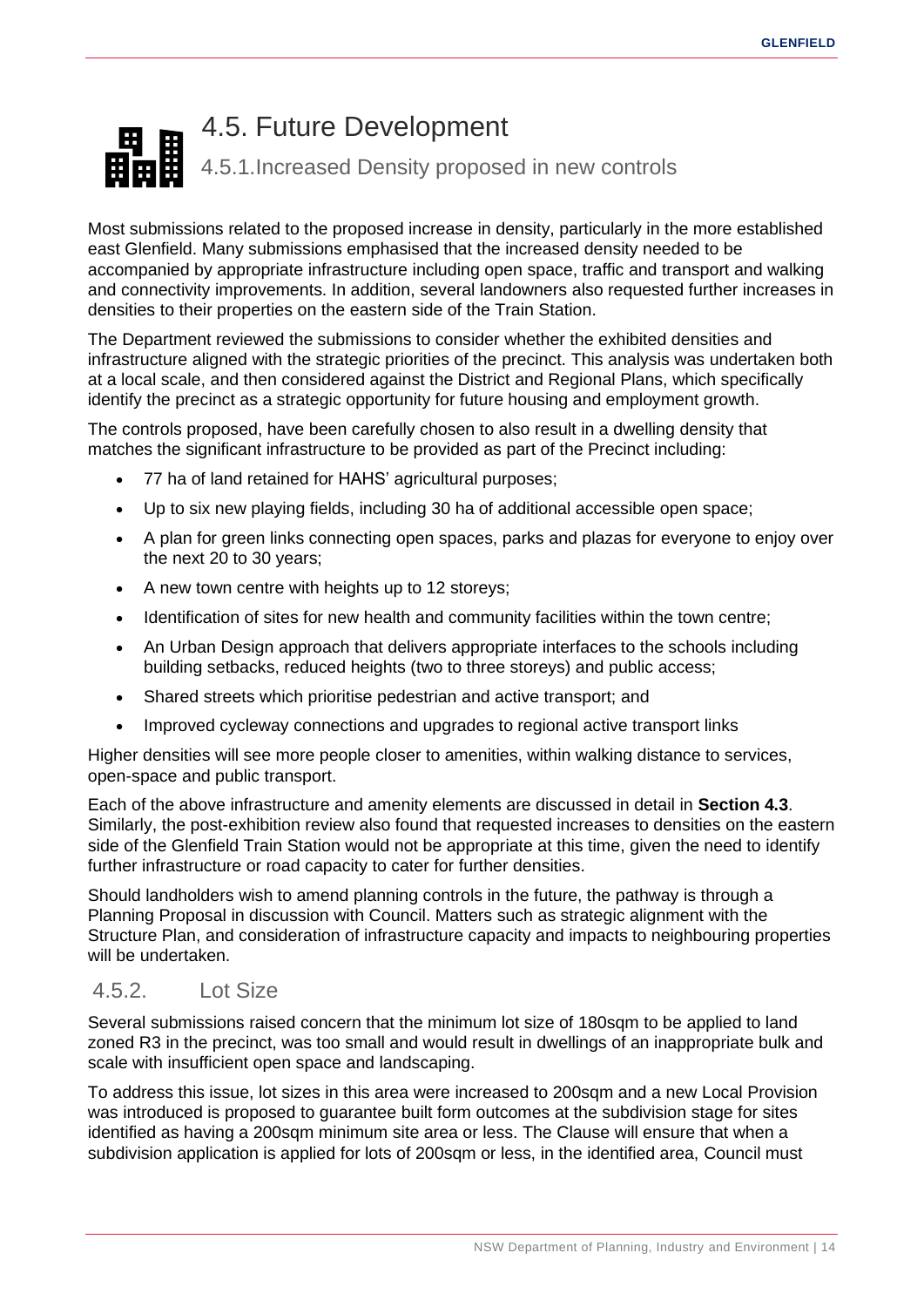review the intended built form outcome of development on the lots prior to the subdivision being approved.

### <span id="page-18-0"></span>4.5.3. Changes to Floor Space Ratios

Submissions requested an independent review into the exhibited statutory controls, including floorspace ratios (FSR) to determine the number of dwellings in the western portion of the precinct. The submissions considered the proposed statutory controls would lead to a significantly different yield than anticipated and would impact on the ability to achieve the Department's intent for design excellence and articulated built form. The Department has worked with design experts to clarify the methodology to inform the exhibited FSR's and has updated some FSR's in response to feedback. The proposed changes do not increase height limits or increase the achievable number of dwellings in the precinct.

<span id="page-18-1"></span>

The EIE emphasised the importance of Affordable Housing across Greater Sydney. The EIE included a recommended provision to amend CLEP 2015 to include a clause that will require new development to contribute to the provision of affordable housing.

The intent of the clause is that residential development must contribute towards affordable housing based on a contribution rate of 5% of new additional residential gross floor area. A draft Clause Application Map was shown (see **[Figure 3](#page-18-2)**), identifying land in the study area that this provision would apply to.



<span id="page-18-2"></span>**Figure 3. Land Identified for Affordable Housing Target in exhibited EIE**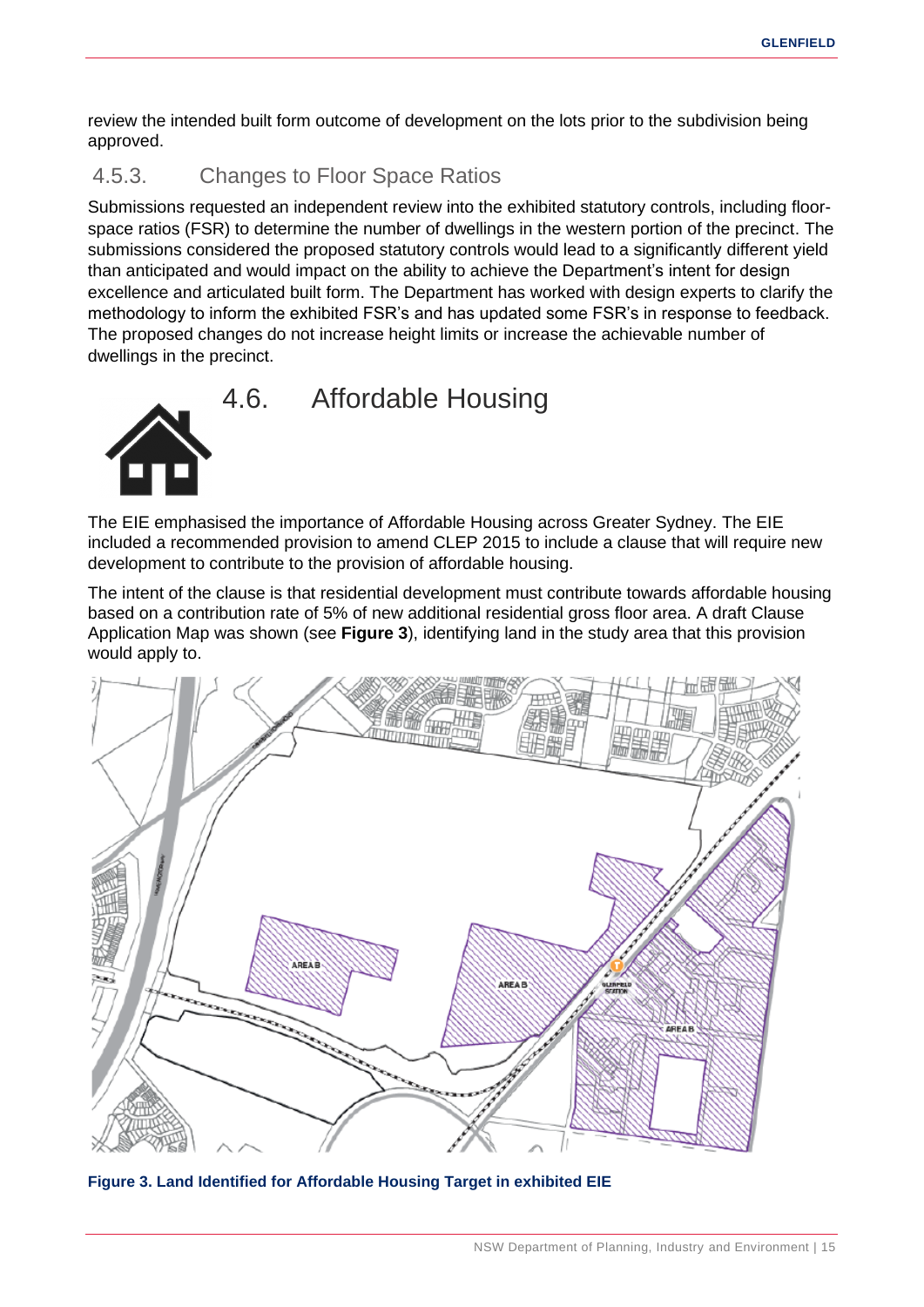Post exhibition, the Department undertook further discussions with Council and relevant Government Agencies to determine the most appropriate way to progress an Affordable Housing Contribution that was consistent with SEPP 70 (Affordable Housing Revised Schemes).

The land on the western side of the precinct is almost entirely owned by the State Government. The feasibility testing that has been undertaken for this part of the precinct has already factored in the cost of a 5% affordable housing contribution and demonstrated that the western precinct is still feasible in these circumstances. Given this existing work, a Clause mandating a 5% affordable housing rate will be applied to the 'Area B' land in west Glenfield.

In contrast, the eastern side of the Train Station is relatively established, with significant numbers of landowners and differing typologies. Given that Council has not yet finalised their own LEP background studies and provisions to support SEPP 70, a Clause mandating a 5% affordable housing contribution in east Glenfield will not be pursued at this time.

Instead, the Glenfield Place Strategy identifies the need for affordable housing to be delivered over time, subject to satisfactory resolution of an affordable housing contributions scheme in accordance with the requirements of SEPP 70 and Section 7.32 of the Act.



## <span id="page-19-0"></span>4.7. Environment and Heritage

<span id="page-19-1"></span>4.7.1. Cumberland Plain Conservation Plan (CPCP)

Council requested, as part of its submission, that the CPCP be finalised as part of the introduction of the precinct controls into the CLEP 2015.

Strategic conservation planning for the precinct will support biodiversity and growth by protecting the area's important conservation values. The Draft Cumberland Plain Conservation Plan (draft CPCP) is a conservation plan for Western Sydney that identifies strategically important biodiversity areas within the Cumberland subregion to offset the biodiversity impacts of future urban development to facilitate a vibrant, green and liveable city.

The draft CPCP will meet requirements for strategic biodiversity certification under the *Biodiversity Conservation Act 2016* (NSW) and strategic assessment under the *Environment Protection and Biodiversity Conservation Act 1999* (Cth) for the precinct. These biodiversity approvals are required to deliver urban development in the four growth areas in Western Sydney.

The final place strategy is consistent with the draft CPCP that was on exhibition from 26 August to 2 November 2020.

The structure plan is consistent with the draft CPCP and the land required for biodiversity protection and resulting land that is suitable for urban development.

The draft CPCP also identifies areas with high biodiversity value that are not suitable for urban development. The Department considered the draft CPCP while planning the layout of the Precinct, and the area identified as high biodiversity value under the draft CPCP will not be rezoned for urban development.

Areas with strategic biodiversity value for the Cumberland subregion are identified as strategic conservation area and include land with high-value biodiversity, important connectivity or potential for ecological restoration. These areas have the potential to be managed for conservation.

### <span id="page-19-2"></span>4.7.2. Macquarie Field House and Heritage Assessments

Submissions raised concern with the proposed R5 zoning for land in the Southern Character area, which is directly to the north of the heritage listed Macquarie Field House and its landscaped curtilage (see **[Figure 4](#page-20-1)**). Concerns noted that the R5 zoning, combined with the lot size of 1,200sqm, may result in a built form that was not compatible or sympathetic to the heritage significance of Macquarie Field House, its visual context, and the HAHS generally. A request was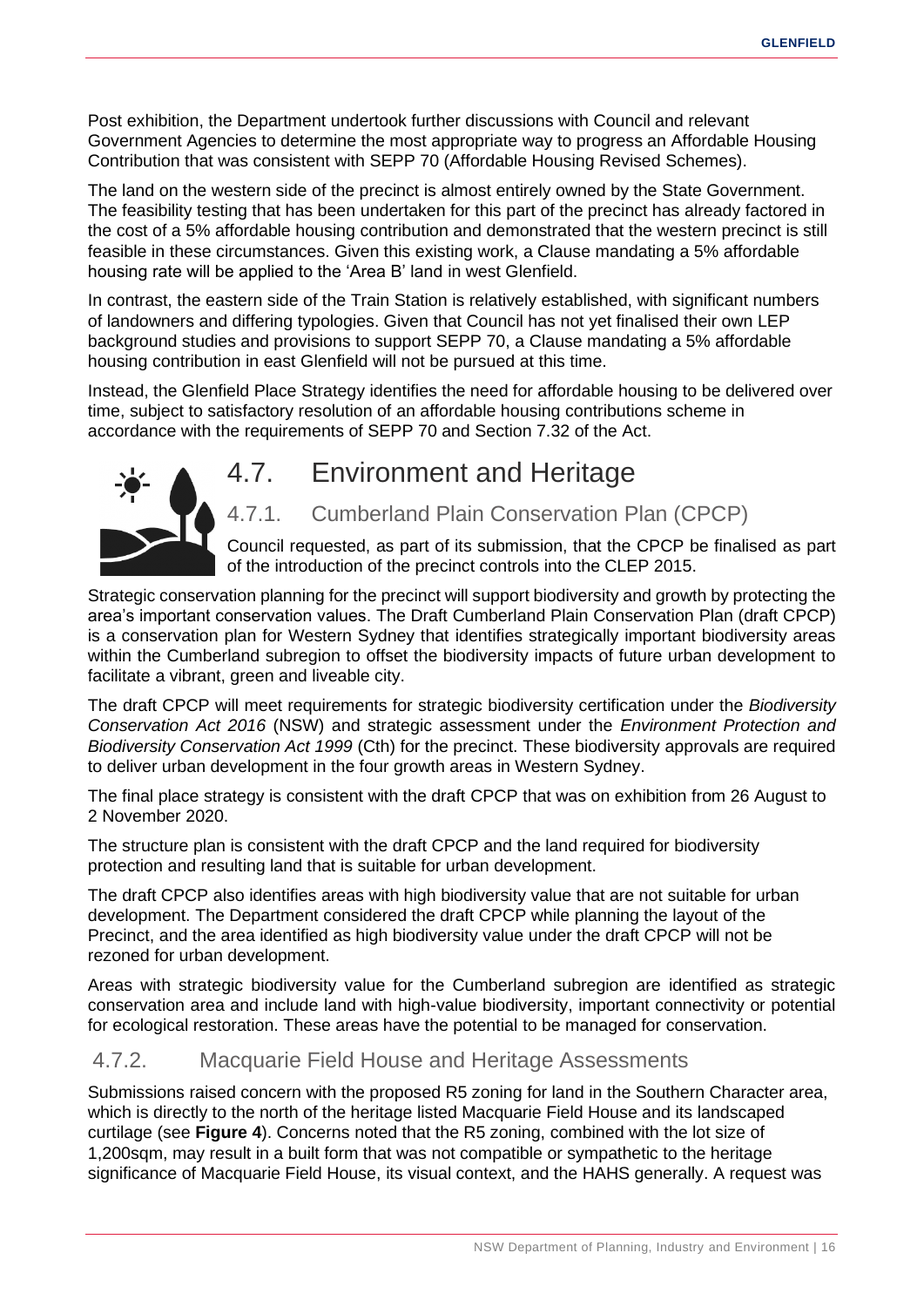

also made that the exhibited Heritage Assessment be updated to ensure its recommendations, including protecting view corridors, are considered with future redevelopment of this precinct.

#### <span id="page-20-1"></span>**Figure 4. Place Strategy – Southern Character Area**

In recognition of the heritage significance of Macquarie Field House and its landscape curtilage, the proposed zoning of the Southern Character Area was amended to E4 (Environmental Living) to emphasise its importance of protecting significant scenic, heritage and environmental values. This is particularly acknowledged by the E4 Zone objectives.

In addition, new provisions were included restricting the maximum building site coverage of lots in this precinct to 30% of site area, as well as a minimum lot size of 2,000sqm for dual occupancies.

#### **Cultural Heritage Tree**

Submissions requested confirmation that the cultural heritage tree identified in the draft structure plan would be protected through future statutory controls. Other submissions supported the proposed approach, facilitating an opportunity to embed the history and significance of a place in the future detailed designs of development surrounding the tree. Alongside existing heritage laws, including the *National Parks and Wildlife Act 1974* and clause 5.10 of the CLEP 2015, the final structure plan will also form a statutory 'matter for consideration' under the EP&A Regulations 2000, which will enable greater protection of the Cultural Heritage Tree. Detailed planning and protection through design-based controls as part of the Development Control Plan will provide opportunities to integrate and protect this cultural heritage tree in the future development of Glenfield.

### <span id="page-20-0"></span>4.7.3. Interface with Hume Highway Motorway

Several submissions raised concerns about the impact of the Motorway, including noise, odour and privacy on these future dwellings and residents. However, submissions differed on how to best address these impacts through zoning and planning controls. Given that the E4 Zone (Refer to **Section [4.7.2](#page-19-2)**) is intended for sensitive landscapes that need to be protected and surrounded by compatible and sympathetic built form, it was not considered the best zoning for the land adjoining the Motorway.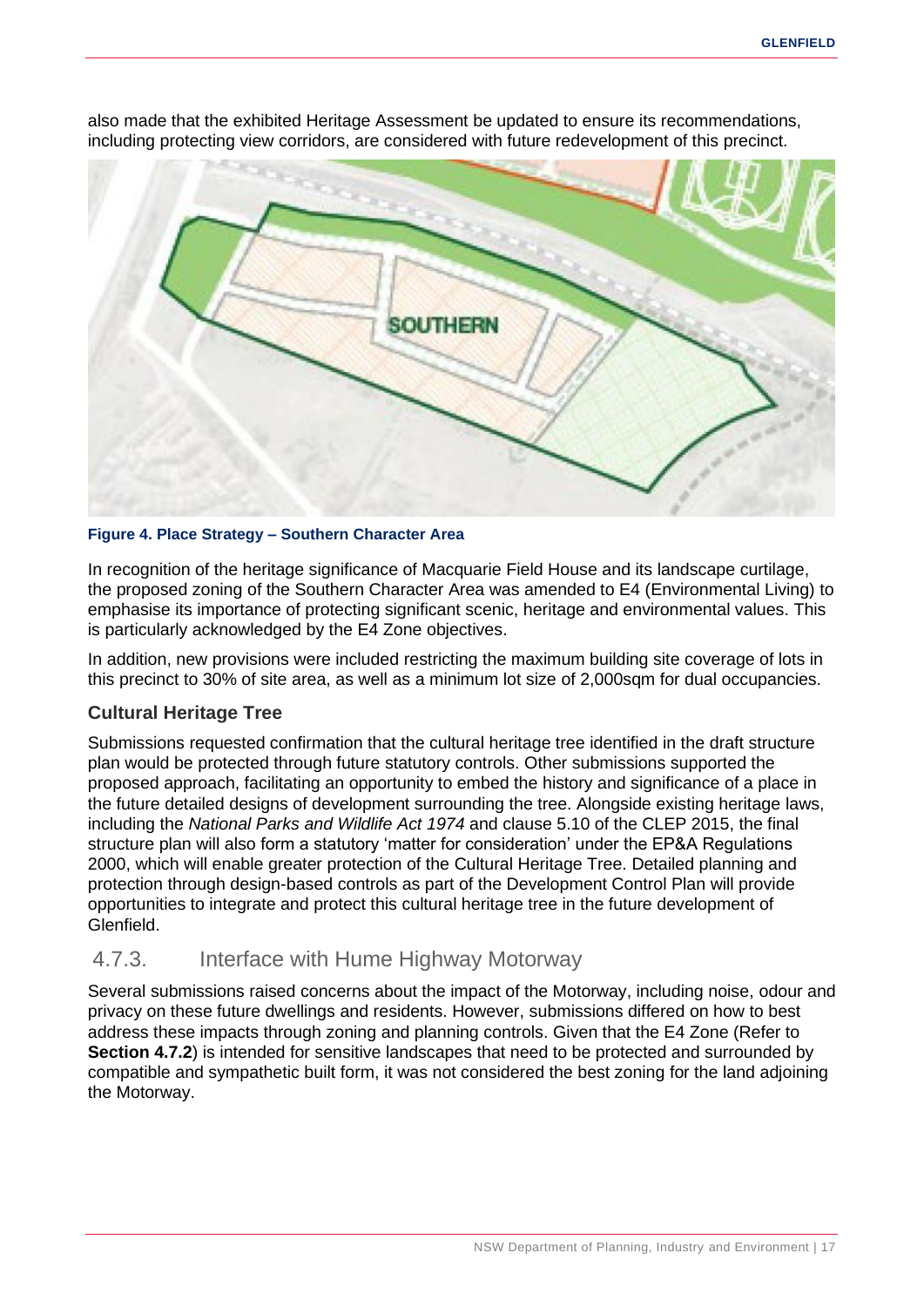

**Figure 5. EIE Exhibited Zoning Plan showing land proposed to be zoned E4**

Land adjoining the Motorway needed to have a lower density so that appropriate design protections could be built into the future development to ensure negative amenity impacts are managed. This did not align to the objectives of the E4 Zone and this portion of the Precinct has been rezoned to R5 (Large Lot Residential) with the existing minimum lot size and other planning controls remaining unchanged. Further, it was not considered appropriate to increase densities in this area as it would place more people further away from the railway station and town centre.

Additionally, future development on these sites will require the preparation of a DCP in accordance with Clause 6.3 of the CLEP 2015 that will require consideration of, an overall landscaping strategy and amelioration of natural and environmental hazards. Any future redevelopment will also be subject to the design and amenity provisions in the Infrastructure SEPP, as well as Council's existing DCP controls relating to matters such as noise and air quality. Should a change to zoning occur in this area into the future, it will be subject to the Planning Proposal process.

### <span id="page-21-0"></span>4.7.4. Water Management

Submissions raised several queries regarding ongoing water management and treatment requirements for the western side of the precinct. A request was made for an updated assessment of the land area requirement for water quality treatments based on the exhibited documents. As a result, the Department engaged further advice from the existing water management consultant to respond to this request.

Further assessment was undertaken, which noted that the key changes from a water management perspective of the draft structure plan, were increase in open spaces, with less developable areas and minor changes to the site boundary.

As part of the original Water Cycle Management Strategy, a MUSIC modelling catchment was completed as part of the Water Sensitive Urban Design water quality analysis. The results from the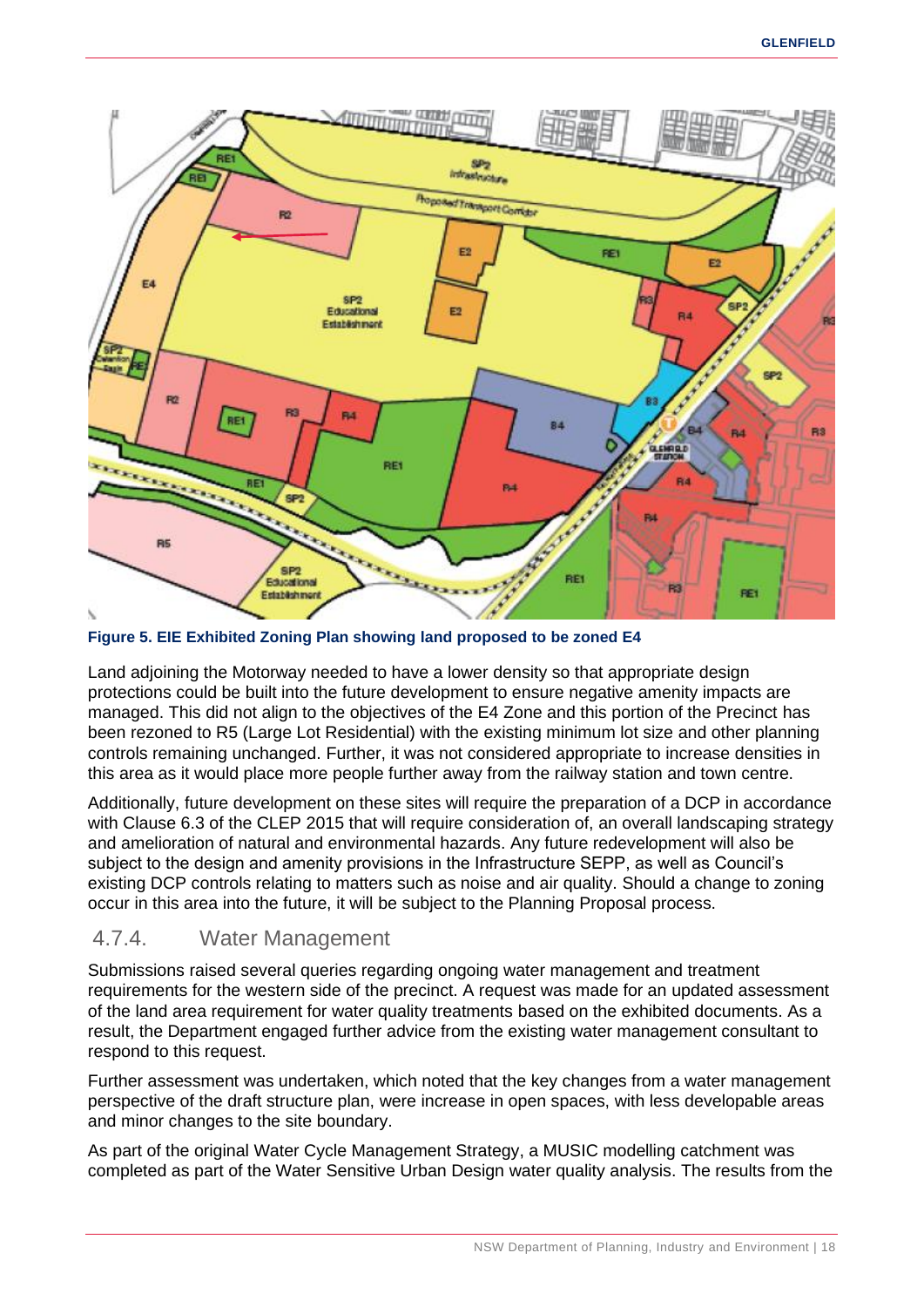previous assessment indicated the proposed water quality treatment train sufficiently achieves water quality targets set out by Council. Through inspection of the exhibited character area boundaries and typology of each character area in the place strategy, the revised report confirmed a consistency of the placement of open spaces with the previous structure plan. The increase in scale of the open spaces from the earlier studies includes recreational green space and parklands, and therefore provides flexibility to adapt the previous Water Cycle Management Strategy to the revised layout.

The provision of more open space, as outlined in the final structure plan, reduces the impervious areas to be modelled for the western side of the precinct's development footprint in future design stages of the proposal. Based on the results of the existing modelling for the draft structure plan, the changes in land use zoning are expected to improve the results from the existing analysis. The proposed water quality treatment train already identified in the previous study will provide adequate improvements for the site and comply with Council objectives.

In conclusion, the additional review confirmed that the changes in the draft place strategy result in sub-catchment properties which are consistent with previous structure plans to such a degree that the documented Water Cycle Management Strategy is still valid for adoption.

# <span id="page-22-0"></span>5.Post exhibition amendments to the rezoning package

The following table (**[Table 4](#page-22-2)**) summarises the changes made to the draft structure plan after exhibition as shown in Error! Reference source not found. and details the corresponding changes to the relevant CLEP 2015 maps.

# <span id="page-22-1"></span>5.1. Structure Plan and CLEP 2015 Map Amendments

#### <span id="page-22-2"></span>**Table 4 Description of changes made to the Structure Plan and SEPP maps since exhibition**

| <b>Description/</b><br>location of<br>change                                | <b>Structure plan/ CLEP 2015</b><br>map amended                                                                                                                                                                                                       | <b>Comments</b>                                                                                                                                                                  | <b>See Section</b><br>(of this<br>report) |
|-----------------------------------------------------------------------------|-------------------------------------------------------------------------------------------------------------------------------------------------------------------------------------------------------------------------------------------------------|----------------------------------------------------------------------------------------------------------------------------------------------------------------------------------|-------------------------------------------|
| Land adjacent<br>Hume Hwy                                                   | Zone changed from E4 to R5.                                                                                                                                                                                                                           | More appropriate zone to reflect<br>aims and objectives for<br>development at this part of the<br>Precinct.                                                                      | Refer to<br>Section 4.7.3                 |
| Land identified in<br><b>Place Strategy</b><br>'Southern<br>Character Area' | Zone changed from R5 to<br>٠<br>E4.<br>New Clause requiring<br>$\bullet$<br>minimum 2,000sqm lot size<br>requirement for dual<br>occupancy development.<br>New Clause requiring<br>$\bullet$<br>maximum building footprint<br>to be 30% of site area. | More appropriate zone and<br>planning controls to ensure<br>sensitive heritage interface with<br>Macquarie Fields House and<br>landscape curtilage is protected<br>and enhanced. | Refer to<br>Section 4.7.2                 |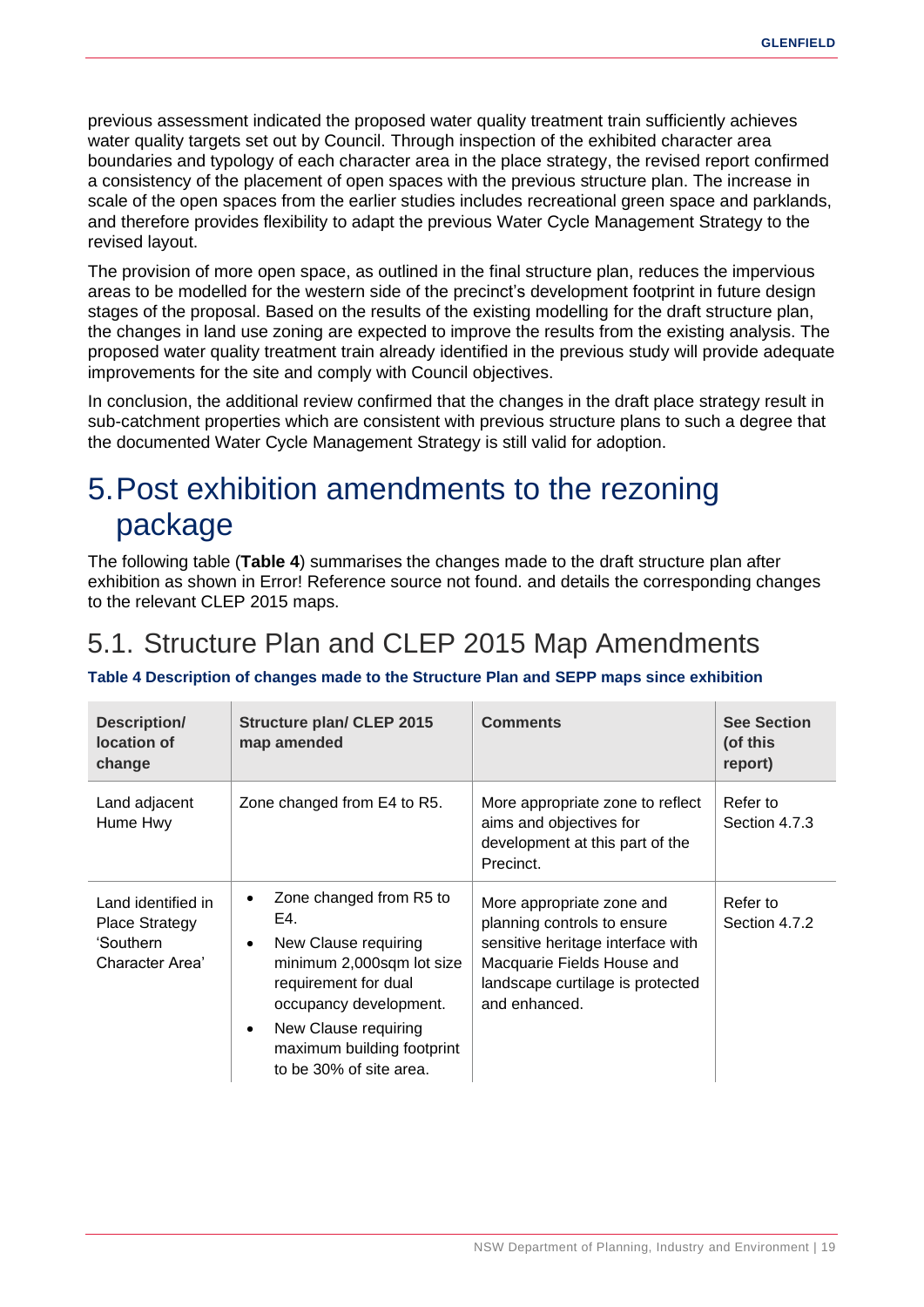| <b>Description/</b><br>location of<br>change                                             | <b>Structure plan/ CLEP 2015</b><br>map amended                                                                                                                                                                                                                                                                                                        | <b>Comments</b>                                                                                                                                                                                                                                                                                           | <b>See Section</b><br>(of this<br>report) |
|------------------------------------------------------------------------------------------|--------------------------------------------------------------------------------------------------------------------------------------------------------------------------------------------------------------------------------------------------------------------------------------------------------------------------------------------------------|-----------------------------------------------------------------------------------------------------------------------------------------------------------------------------------------------------------------------------------------------------------------------------------------------------------|-------------------------------------------|
| Area identified as<br>'Area B'<br>Affordable<br><b>Housing Map</b>                       | Land to be split as 'Area B'<br>$\bullet$<br>- west of the Glenfield Train<br>Station.<br>'Area C' – east of the<br>$\bullet$<br><b>Glenfield Train Station.</b><br>Area B to be subject to 5%<br>$\bullet$<br>affordable housing<br>contribution, with Area C to<br>be subject at a future date<br>once SEPP 70 principles<br>finalised with Council. | Land on Area C (east of<br>Glenfield Train Station) has not<br>yet been subject to feasibility<br>testing to demonstrate the<br>appropriate Affordable Housing<br>rate. As such it is not<br>appropriate to impose a 5%<br>affordable housing contribution<br>to Area C until this work is<br>undertaken. | Refer to<br>Section 4.6                   |
| Area identified in<br><b>Land Reservation</b><br><b>Acquisition Map</b>                  | Two parcels of land East of<br>$\bullet$<br>Glenfield Train Station to be<br>removed from the map.<br>Future corridor for<br>Cambridge Avenue<br>extension to be removed<br>from the acquisition map.                                                                                                                                                  | Different mechanisms are<br>proposed to deliver required<br>infrastructure.                                                                                                                                                                                                                               |                                           |
|                                                                                          |                                                                                                                                                                                                                                                                                                                                                        | Land to the east of Glenfield<br>Train Station to be delivered<br>through new 'Key Sites' local<br>provisions.                                                                                                                                                                                            | Refer to<br>Section 4.4.1                 |
|                                                                                          |                                                                                                                                                                                                                                                                                                                                                        | Glenfield Avenue extension to<br>be identified on the zoning map<br>as SP2, with acquisition to occur<br>at a later date once more<br>detailed design is finalised by<br>TfNSW.                                                                                                                           | Refer to<br>Section 4.2.1                 |
| Area identified for<br>a Clause<br><b>Application Map</b><br>for Car Parking<br>(Area A) | No change to map.                                                                                                                                                                                                                                                                                                                                      | New LEP maximum table to be<br>implemented reflecting a mix of<br>the exhibited proposed car<br>parking rates.                                                                                                                                                                                            | Refer to<br>Section 4.2.3                 |
| Remove drainage<br>land and sub-<br>station                                              | Change to zoning map.                                                                                                                                                                                                                                                                                                                                  | Consultation with energy<br>providers and an updated<br>stormwater assessment<br>identified no need for this<br>infrastructure in the proposed<br>locations.                                                                                                                                              | N/A                                       |
|                                                                                          |                                                                                                                                                                                                                                                                                                                                                        | Should additional infrastructure<br>be required, the sub-station has<br>existing approval pathways<br>under State Environmental<br>Planning Policies and<br>stormwater treatment can be<br>integrated at the Development<br>Control Plan stage.                                                           |                                           |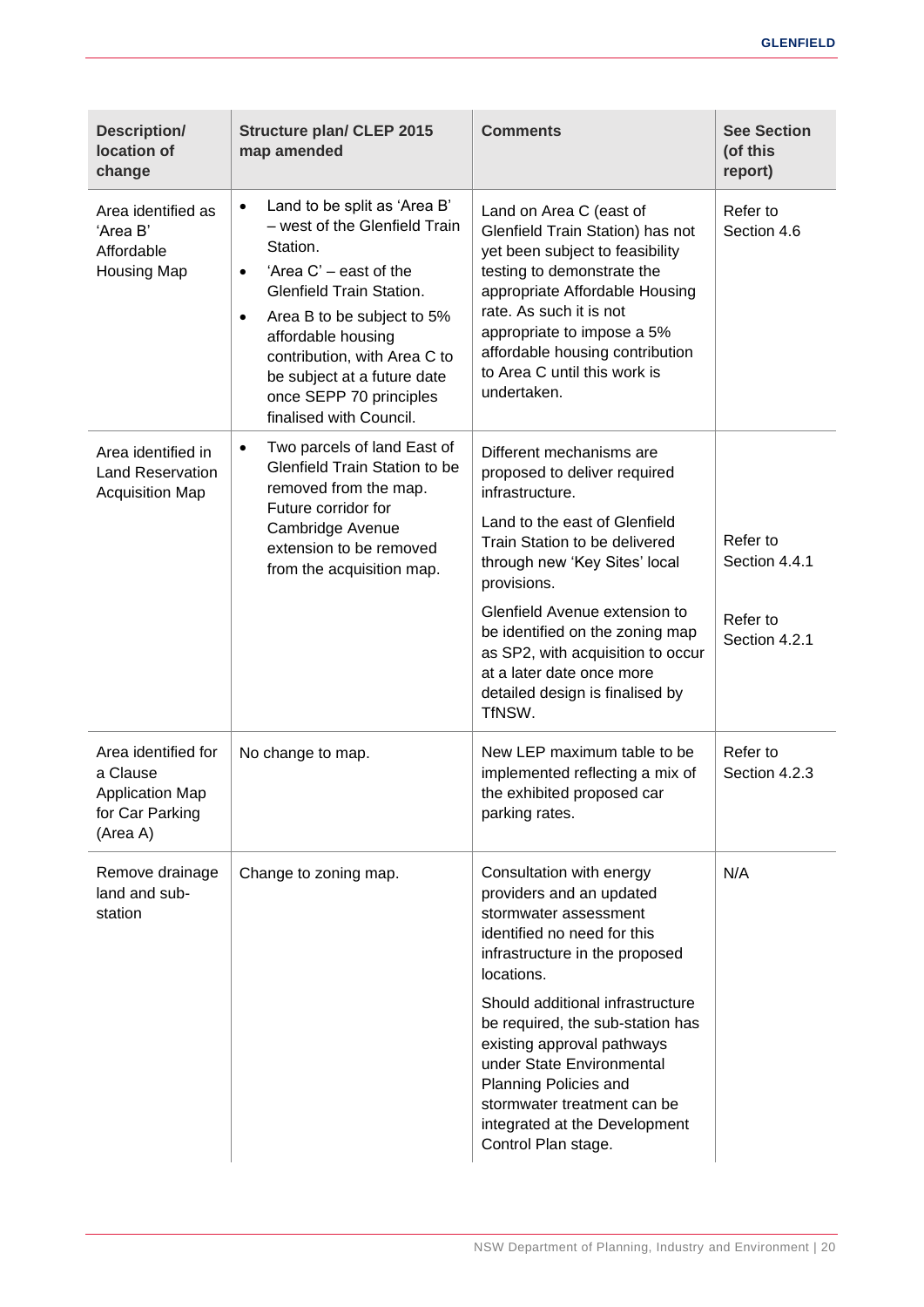| <b>Description/</b><br>location of<br>change             | <b>Structure plan/ CLEP 2015</b><br>map amended                          | <b>Comments</b>                                                                                                                                                                                                                                     | <b>See Section</b><br>(of this<br>report) |
|----------------------------------------------------------|--------------------------------------------------------------------------|-----------------------------------------------------------------------------------------------------------------------------------------------------------------------------------------------------------------------------------------------------|-------------------------------------------|
| Area identified as<br>'Seddon Park' on<br>Structure Plan | Inclusion of a potential<br>commuter carpark within the<br>park grounds. | A carpark exists in Seddon Park<br>which has the potential to<br>facilitate additional commuter<br>parking into the future. The<br>delivery of the commuter<br>carpark will be subject to<br>negotiations between Council<br>and Transport for NSW. | Refer to<br>Section 4.2.3                 |
| <b>FSRs throughout</b><br>the precinct.                  | Amended Floor Space Ratios                                               | In response to submissions<br>seeking clarity on whether the<br>exhibited floor space ratios can<br>achieve design excellence and<br>the intended yield for the<br>western portion of Glenfield.                                                    | Refer to<br>Section 4.5.3                 |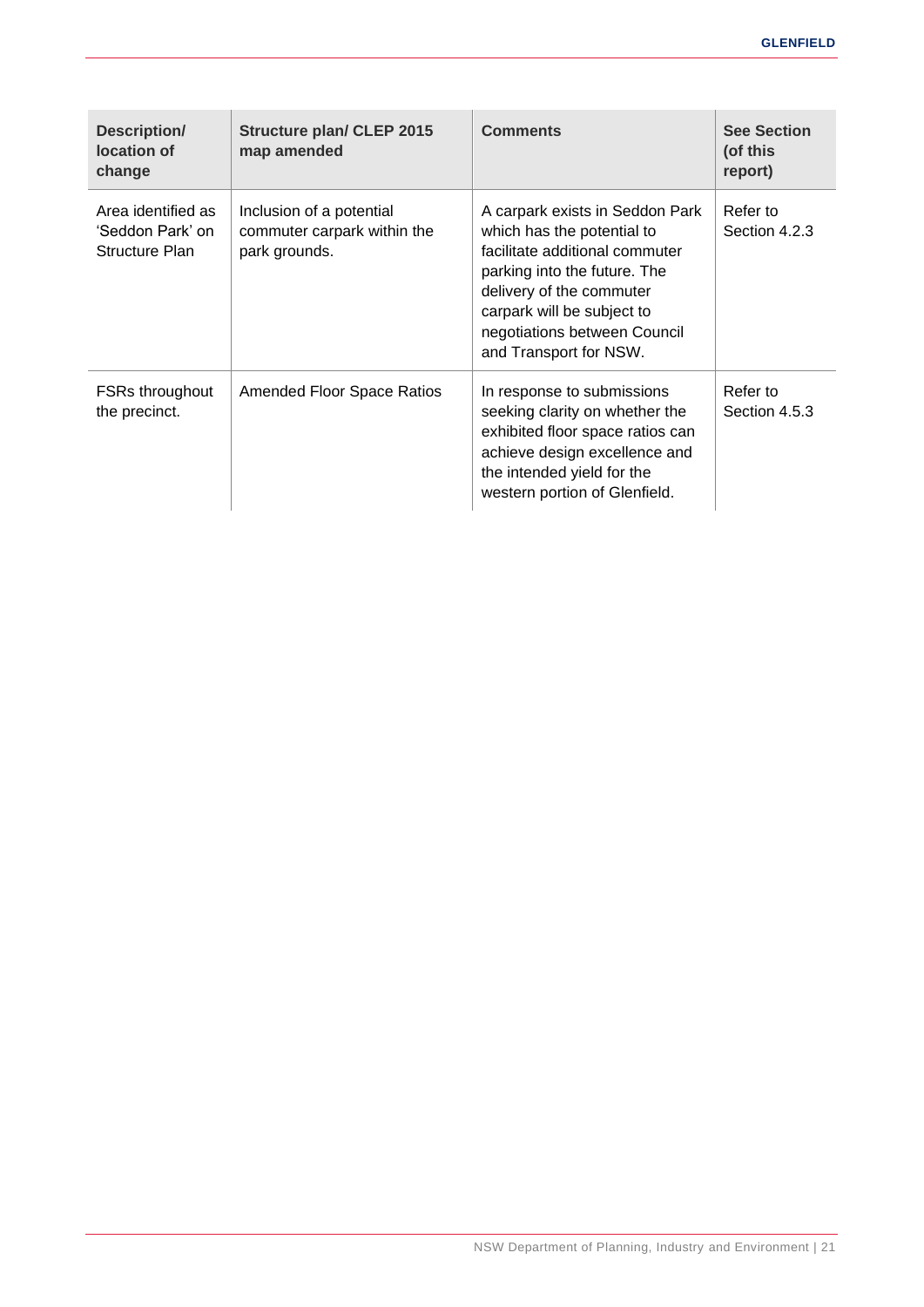# <span id="page-25-0"></span>6.Consistency with Strategic Framework

## <span id="page-25-1"></span>6.1. Greater Sydney Region Plan and Western City District Plan

The Greater Sydney Region Plan, dated October 2018, identifies a 'Metropolis of Three Cities' within Greater Sydney: the Western Parkland City, the Central River City and the Eastern Harbour City. The Glenfield precinct is within the Western Parkland City. Therefore, the Western City District Plan, dated October 2018, applies to the precinct. The District Plan establishes planning priorities and actions for growth and development.

The Western Parkland City recognises the opportunities delivered through Greater Macarthur Growth Area which includes the Glenfield precinct. The rezoning of the precinct supports the vision for the Western Parkland City by:

- Supporting the delivery of jobs closer to people's homes, to deliver the vision for a 30 minute city;
- Building on the Western Sydney City Deal to transform the Western City District over the next 20 to 40 years with a greater choice of jobs, transport and services aligned with growth;
- Developing a range of housing, providing access to public transport and infrastructure including schools, hospitals and community facilities;
- Linking walking and cycling paths, bushland and a green urban landscape framed by the Western Sydney Parklands; and
- Protecting the District's natural landscapes, heritage and tourism assets, unique rural areas and villages.

## <span id="page-25-2"></span>6.2. Future Transport Strategy 2056 and Greater Sydney Services and Infrastructure Plan

Future Transport Strategy 2056 is an overarching strategy prepared by the NSW Government to achieve a 40 year vision for the NSW transport system. The Strategy outlines a vision, strategic directions and customer outcomes, with infrastructure and services plans underpinning the delivery of these directions across the state. The Strategy works with the Region and District Plan and aims to deliver integrated solutions to transport. A focus is on the role of transport in delivering movement and place outcomes that support the character of the places and communities of the future. The Strategy is focused on specific customer outcomes for Greater Sydney including:

- efficient, reliable and easy-to-understand journeys for customers;
- efficient and reliable freight journeys;
- a safe transport system;
- 30-minute access to centres:
- fast and convenient interchanging;
- integrated walking and cycling facilities;
- vibrant centres:
- fully accessible transport;
- use of new technology;